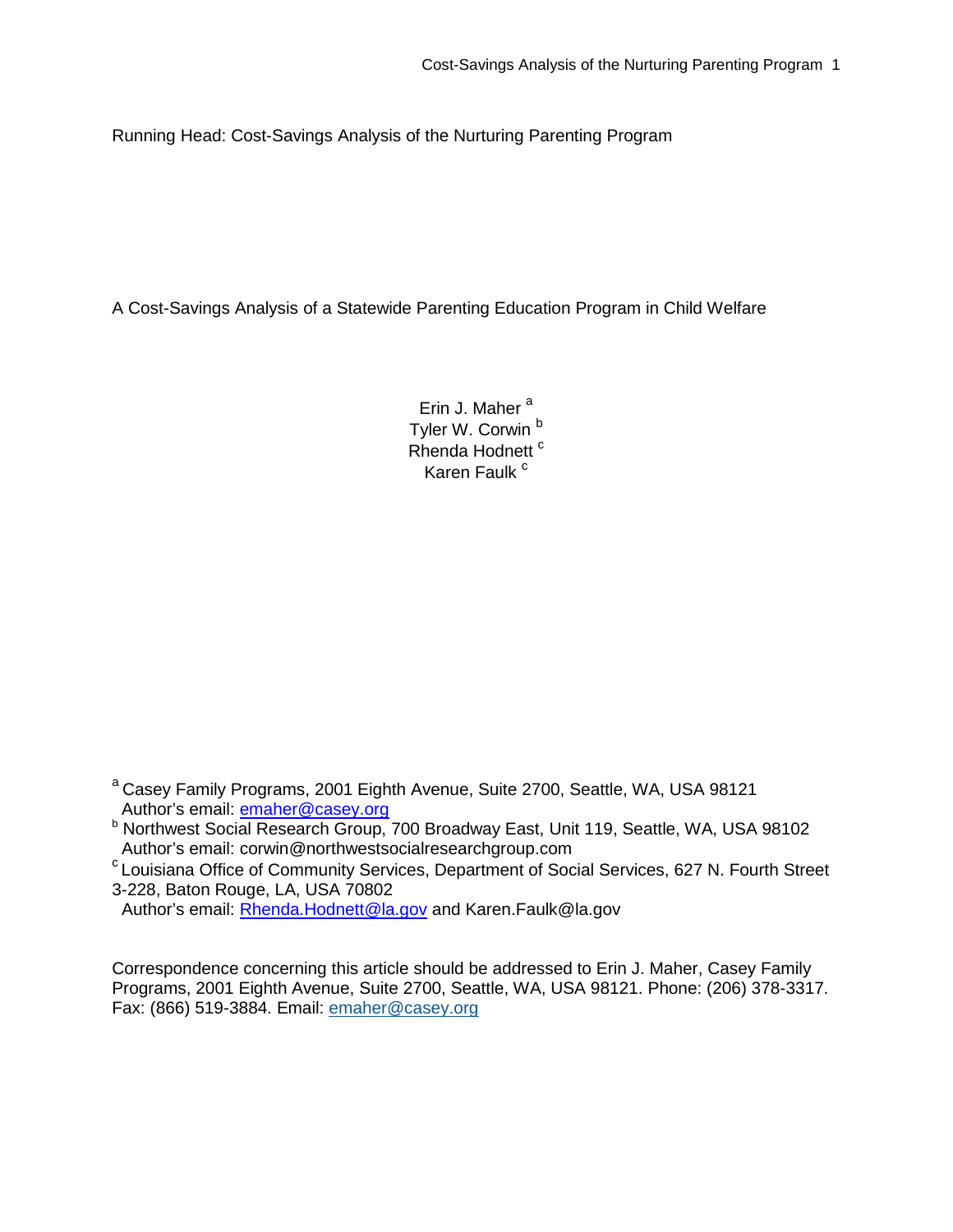# **Abstract**

This article presents a cost-savings analysis of the statewide implementation of an evidenceinformed parenting education program. Between the years 2005 and 2008, the state of Louisiana used the Nurturing Parenting Program (NPP) to impart parenting skills to child welfare-involved families. Following these families' outcomes through August 2010, increased program attendance was associated with significant reductions in substantiated incidences and re-reports of child maltreatment (Maher, Marcynyszyn, Corwin, & Hodnett, 2011). Program costs and benefits (cost savings) were calculated using program, workforce, and administrative data. The benefit-cost ratio of 0.87 demonstrates that the NPP approaches cost neutrality in a short time period, without the consideration of long-term benefits or benefits to other systems. A review of current cost analyses in child welfare and a framework for conducting this type of analysis in a child welfare setting are provided.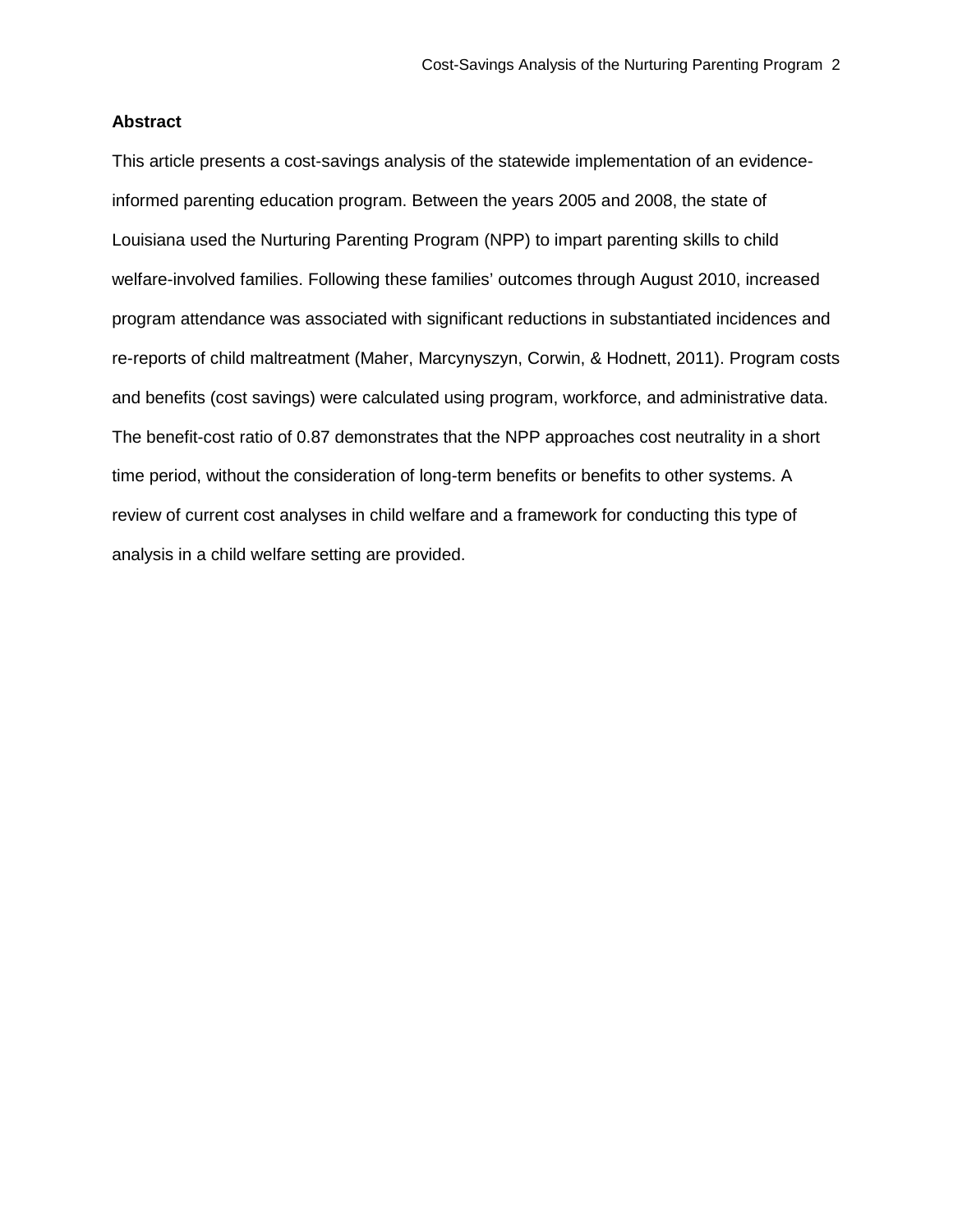A Cost-Savings Analysis of a Statewide Parenting Education Program in Child Welfare

**AUTHORS:** Erin J. Maher, Tyler W. Corwin, Rhenda Hodnett, and Karen Faulk

Like many fields, child welfare is facing a demand for greater accountability. Funders, policy makers, advocates, program directors, and program participants want interventions with demonstrated effectiveness. Thus, evaluations that assess impact are needed (Wilson & Alexandra, 2005; Partnership to Protect Children and Strengthen Families, 2007). In addition, coupling program costs with effectiveness data to calculate savings is increasingly part of this demand for accountability and serves as a valuable tool for public policy and decision-making (Lee & Aos, 2011). Federal agencies, including the Centers for Disease Control and the Administration for Children and Families Children's Bureau are requiring or including cost analyses in the maltreatment prevention evaluations they fund (Brodowski & Filene, 2009; Corso & Filene, 2009). Yet, in the social work field, and especially child welfare, these analyses remain relatively rare (Mullen & Shuluk, 2010). This article outlines a *cost-savings* approach stemming from a previous evaluation that accounts for the real-world constraints of conducting this type of research, while still providing valuable and valid information for the field and a state child welfare agency. Similar case studies are emerging in child welfare that address the constraints, trade-offs, and challenges of cost analyses in this field (e.g., Boulatoff & Jump, 2007; Brodowski & Filene, 2009; Corso & Filene, 2009).

#### **Definitions of Cost Analyses**

After a program has demonstrated effectiveness in producing an outcome of interest, such as reducing child maltreatment, cost analyses are used to describe the program costs in relation to benefits. Two types of cost analyses are typically used—cost-benefit or costeffectiveness. While both types of analysis monetize program costs, only cost-benefit studies analyze outcomes monetarily. For many child welfare programs, benefits can be difficult to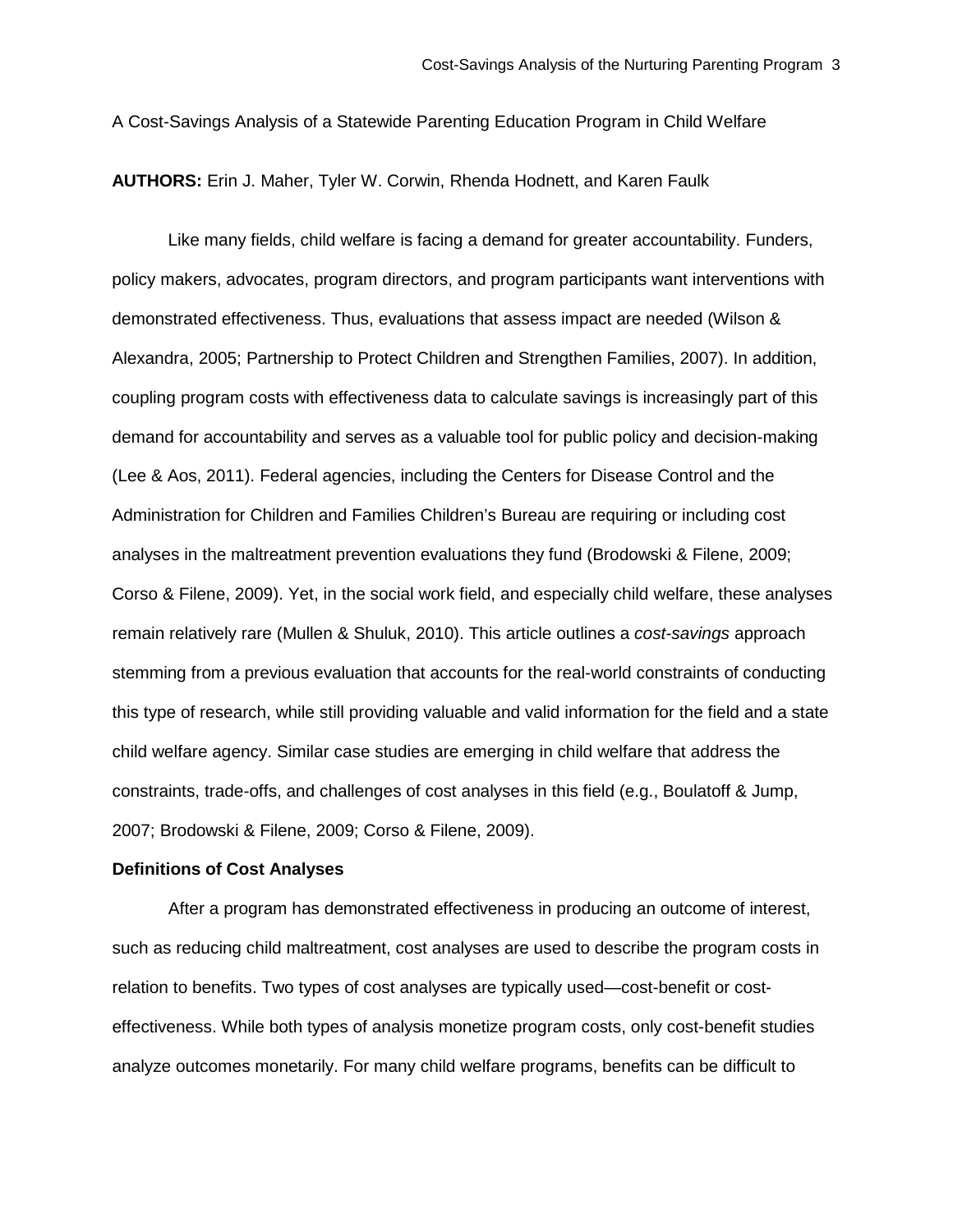quantify and covert to a monetary benefit (e.g., improvements in parenting skills), and thus, cost-benefit studies are challenging to conduct (Lee & Aos, 2011; Selameab & Yeh, 2008). Instead, many studies perform cost-effectiveness analyses (see DeSena et al., 2005; Sharac, McCrone, Rushton, & Monck, 2011, for examples), which compare the costs and nonmonetized outcomes of a program to the status quo or an alternative program (Corso & Lutzker, 2006).

Within each of these two types of cost analyses, a continuum of analyses are possible ranging from direct and immediate calculations of program costs and benefits from a limited perspective (such as an agency or program) to the economic modeling of costs and long-term societal benefits of an intervention over the lifetime of participants. This article presents the application of a form of cost-benefit analysis, called a cost-savings analysis, to a parenting program:

Cost-savings analysis is restricted to the costs and benefits realized by the government as a whole or a particular funding agency. Only the costs to the government are taken into account, and the benefits are those expressible as dollar savings somewhere in the government. This kind of analysis is used to determine whether a publicly provided program "pays for itself" and is thus justified not only by whatever human services it may render but also on financial terms alone. (Karoly, Kilburn, Bigelow, Caulkins, & Cannon, 2001, p. xv)

#### **Cost-Savings Analysis Approach**

Despite the dearth of cost data and long-term impact studies for parenting education programs, evidence exists that these programs yield positive child outcomes and, in some cases, demonstrate cost-effectiveness (McGroder & Hyra, 2009). The cost-savings analysis approach used for this study is built upon an existing evaluation of a statewide implementation of an evidence-informed parenting program for all child welfare-involved families referred to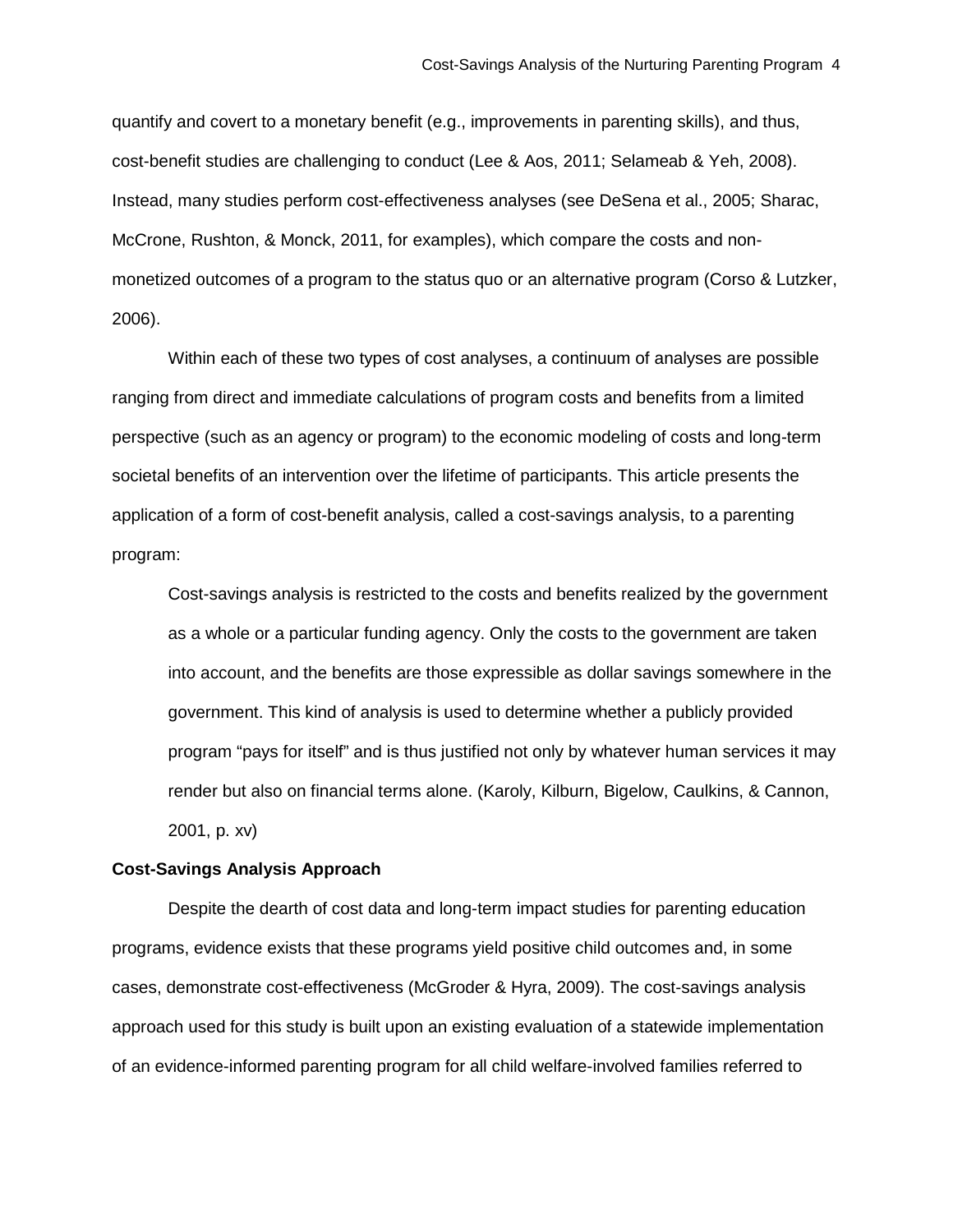parenting education in Louisiana (Maher, Marcynyszyn, Corwin, & Hodnett, 2011). This evaluation was conducted in collaboration with Louisiana's Department of Social Services, Office of Community Services (DSS OCS).

The NPP for Infants, Toddlers, and Preschoolers (Bavolek, 2005) is a parenting education program designed to prevent maltreatment by developing positive parenting skills for caregivers of young children. The program was delivered statewide in Louisiana to parents referred by child welfare to parenting education with the goal of preventing maltreatment and foster care placement. The evaluation documented significant reductions in repeat maltreatment associated with higher levels of participation in the NPP. Specifically, caregivers who attended the average number of group or home sessions (18) of the NPP had a 35% lower likelihood of a substantiated maltreatment incident within two years of program participation compared to participants attending only three sessions (the bottom decile), controlling for other characteristics of caregivers that might be associated with participation or likelihood of repeat maltreatment (Maher et al., 2011). This cost-savings analysis calculates the savings associated with these reductions over time. Taking the perspective of savings to the child welfare agency providing the program, state administrative, service, and workforce data are used to monetize savings associated with this difference in the repeat maltreatment likelihood for a time period of up to four and a half years after participation in the program.

The purpose is two-fold. First, the intent of this cost-savings analysis is to illustrate both the value and practical considerations of conducting cost analyses in child welfare. As such, the cost-savings analysis faces many of the evaluation challenges documented by Bamberger, Rugh, and Mabry (2006) in terms of data, time, and resource constraints. These constraints and limitations in the approach are outlined later. In addition, a substantive contribution is made regarding the savings associated with a particular evidence-informed parent education program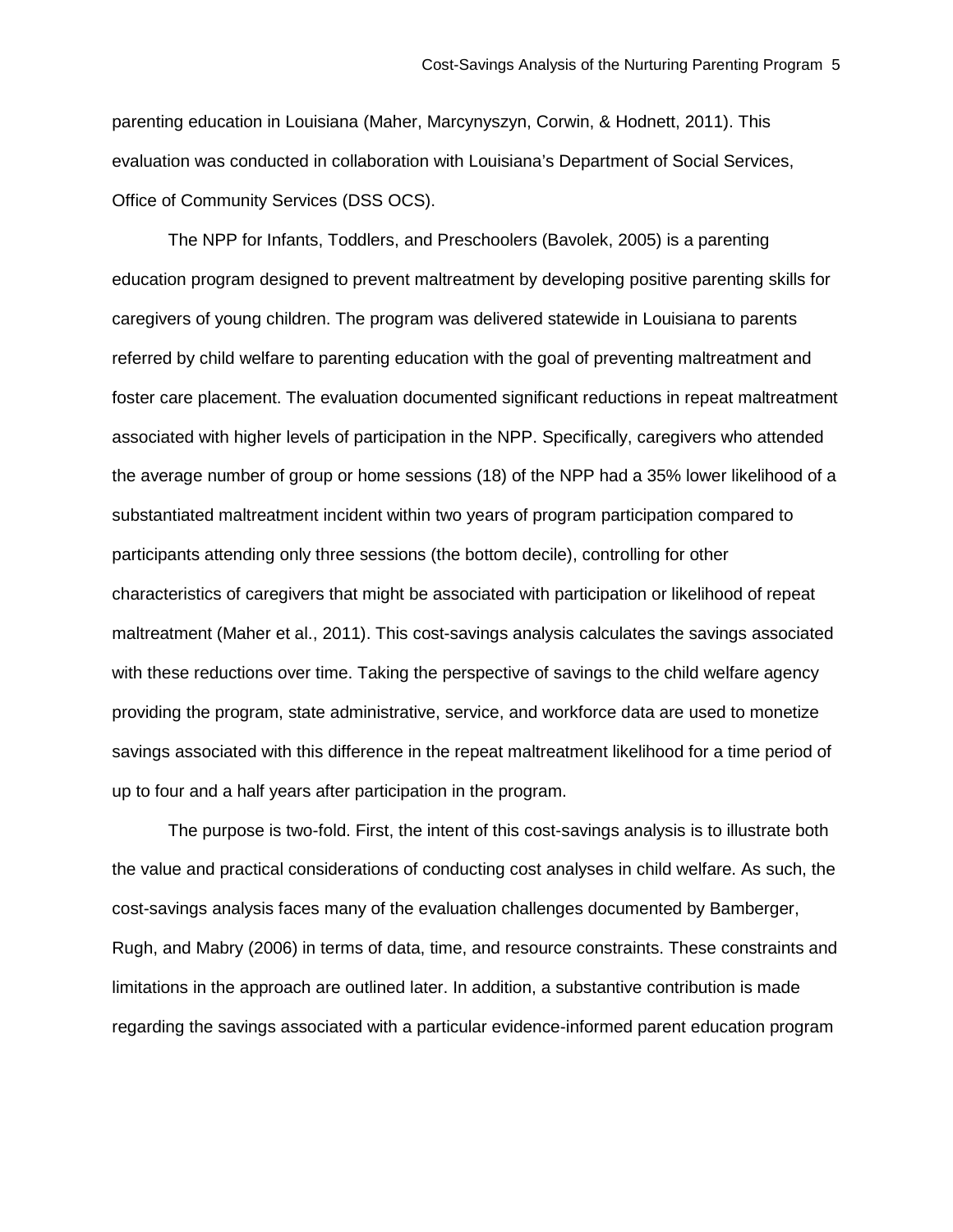and the use of such models in child welfare. The implications of these savings have relevance to federal finance reform for child welfare, which is also discussed.

#### **A Review of Cost Studies in Child Welfare**

Child welfare lacks extensive information on the societal costs of maltreatment as well as a rich menu of evidence-based programs that can prevent it (Corso & Fertig, 2010; Lee, Aos, & Miller, 2008; Plotnick & Deppman, 1999). Though estimates of societal costs are underdeveloped, the best available data provide a sense of the extensive national costs resulting from child maltreatment. A handful of studies have estimated the economic burden of maltreatment by examining the impact on many sectors of society over the lifetime of the victims: short-term medical costs, long-term medical costs, productivity losses, child welfare costs, special education, criminal justice costs, and/or quality of life costs (see Corso & Fertig, 2010 for a review of these studies). These cost estimates range from \$7 billion (i.e., Daro, 1988) to \$103.7 billion (i.e., Wang & Holton, 2007) annually. Corso and Fertig (2010) suggest that a more precise estimate of the annual societal cost of maltreatment is somewhere around \$64.4 billion in 2007 dollars.

A few states have taken a similar societal approach to estimate the costs of maltreatment and savings from prevention for their respective states. Studies in Alabama (Watters, Odom, Ferguson, Boschung, & Edwards, 2007), Colorado (Gould & O'Brien, 1995), and Michigan (Caldwell, 1992; Noor & Caldwell, 2005) all concluded that given child maltreatment costs, even with conservative intervention cost estimates, prevention programs can be highly cost-effective. In Colorado, for instance, Gould and O'Brien (1995) estimated that over \$400 million is spent annually by the state on child abuse and neglect, and that if a local home-visiting program was able to reduce child maltreatment expenses by only 6%, the program would pay for itself. In Michigan, Noor and Caldwell (2005) estimated that delivering a program where *every* family in Michigan having their first child received either a parenting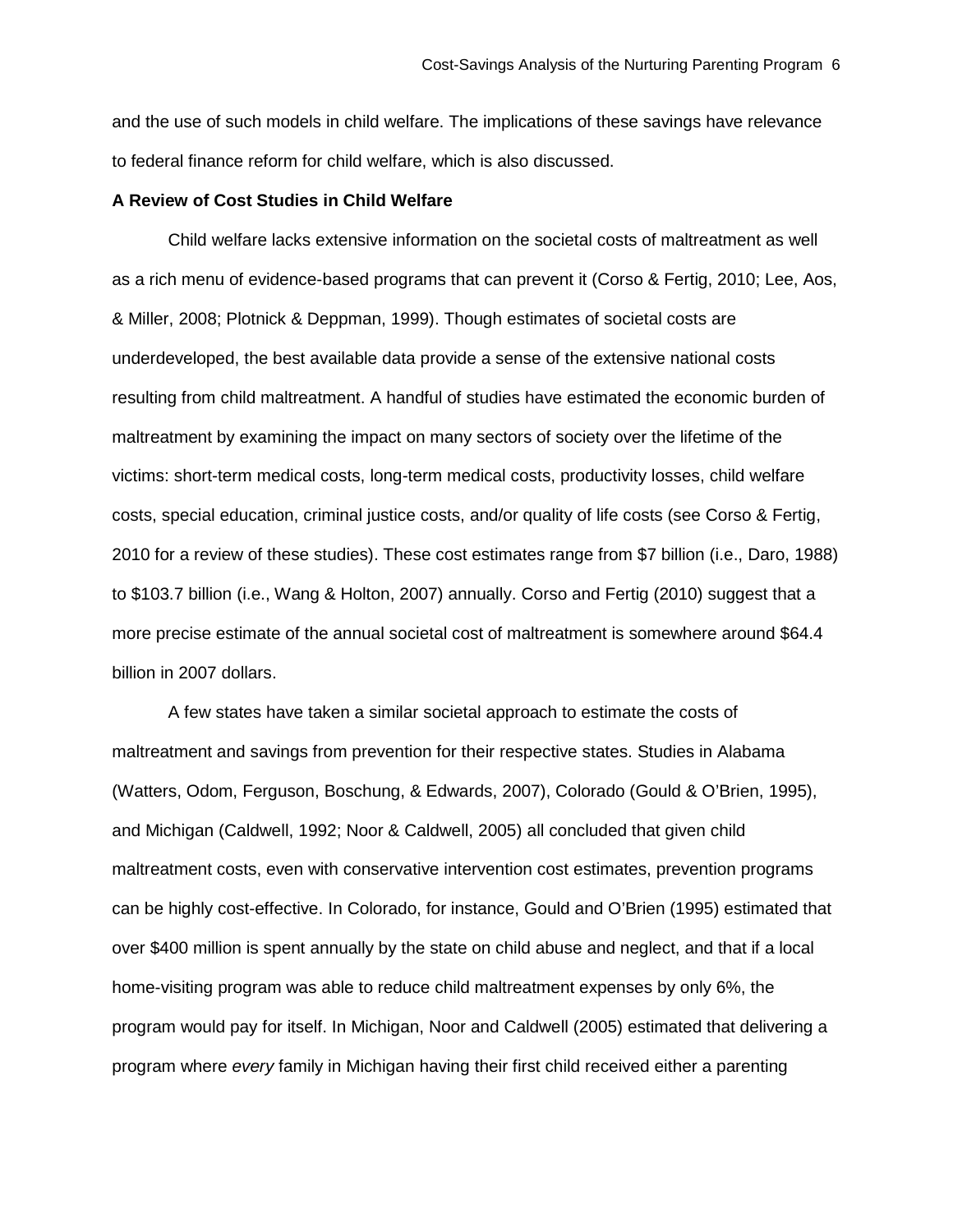education or a home-visiting program, child maltreatment costs would only need to be offset by 2.7% to be cost-effective. Finally, Zerbe et al. (2009) found that a private model of foster care services, which provided longer-term, more intensive services, though more expensive to implement, could generate billions of dollars in savings for Oregon and Washington State compared to the respective state models of services.

Focusing on analyses of particular interventions, a recent review by Lee et al. (2008) on maltreatment prevention programs with monetizable outcomes, found that while some programs (e.g., Parent-Child Interaction Therapy) exhibit positive benefit-to-cost ratios, which indicate the savings are greater than the cost, others exhibit benefit-to-cost ratios that are negative (e.g., Healthy Families America) or inconclusive (e.g., Project KEEP). Nonetheless, measuring and monetizing the costs associated with interventions and societal savings from reductions in child maltreatment is an ambitious undertaking, which is why so few studies have done so.

Additionally, a handful of studies in child welfare have taken a more limited approach to conducting cost analyses. These studies either included only program costs and not benefits (e.g., Foster, Porter, Ayers, Kaplan, & Sandler, 2007) or the benefits are non-monetized (e.g., Foster, Jones, & the Conduct Problems Prevention Research Group, 2006; Goldfine, Wagner, Branstetter, & Mcneil, 2008; Sharac et al., 2011). One study, similar to the analysis presented here, examined the service costs of different types of out-of-home service models in relationship to children's length and number of placements to assess the value of a short-term group care program called SAFE Homes (findings indicated SAFE Homes was not cost-effective) (DeSena et al., 2005). These types of program-level studies reflect the growing demand for information on program costs and provide important information on maltreatment prevention.

This study expands on these by including program costs and monetized benefits from the perspective of the child welfare agency. As stated previously, the purpose is two-fold—to contribute to the literature on the cost-benefit of parenting education in child welfare for the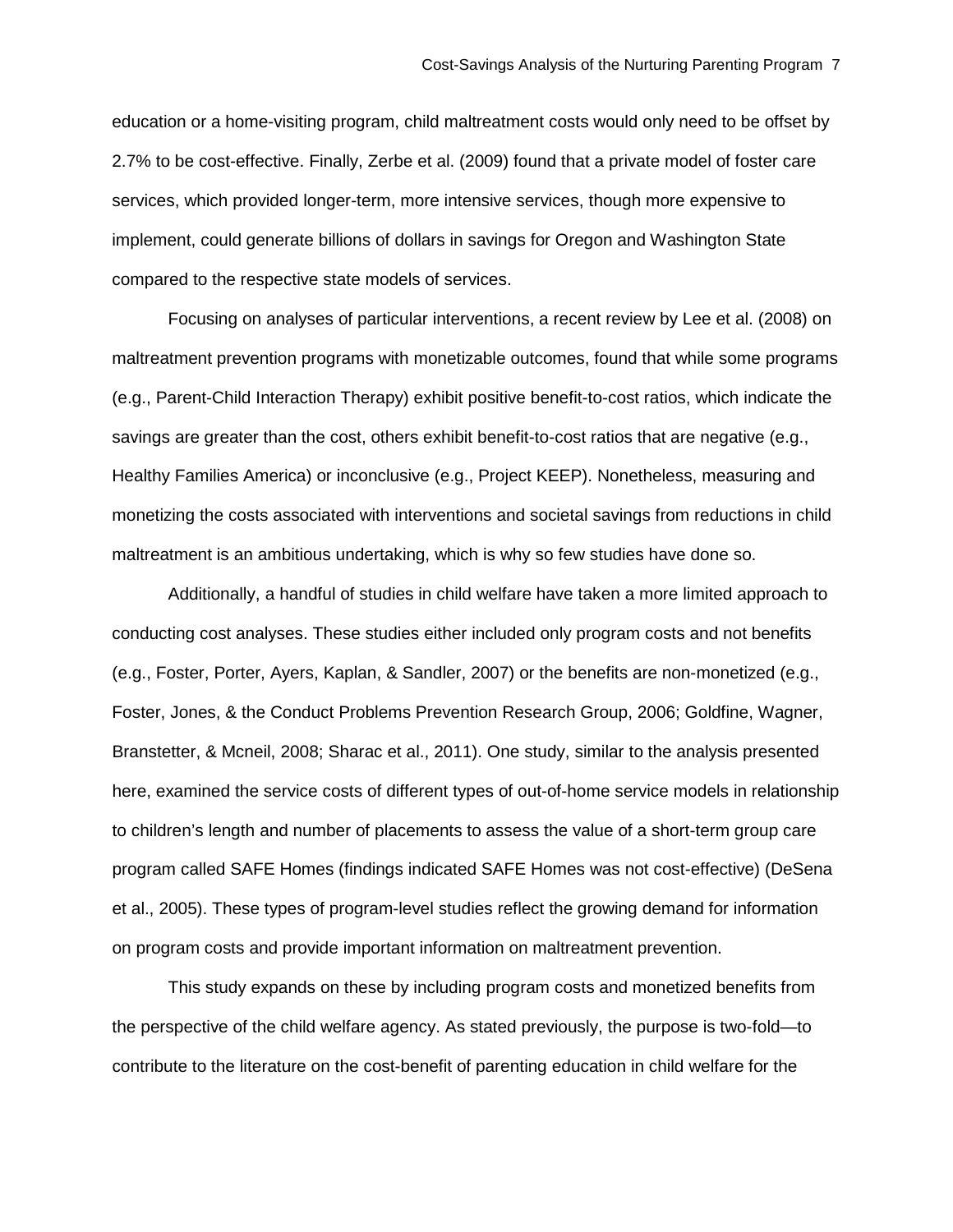prevention of maltreatment and to provide a detailed summary of one approach to cost analysis. First, the evaluation on which the cost-savings analysis is based is described. Next, the steps taken to conduct the analysis are outlined in detail, with limitations identified along the way. Then, the benefit-cost ratio of the NPP is calculated and sensitivity analyses are conducted. Finally, the implications of this work, the contributions it makes to decision-making within child welfare, and appropriate cautions about relying on a cost perspective alone are discussed.

# **Methods**

Economic cost modeling can be expensive and requires significant resources both in terms of cost and technical capacity. Ideally, cost analyses should be planned in advance so that the requisite data can be collected and limitations can be minimized. This approach highlights some of the limitations faced in terms of time and data, stemming from limited resources and the lack of initial plans for a cost analysis. In this section and the next, each step in the cost-savings analysis is outlined, the considerations and limitations, and the data sources used (similar to an approach taken by Farnham, Ackerman, & Haddix, 1996). These steps include:

- Step 1. Determine the perspective of the cost analysis
- Step 2. Define the sample and study population
- Step 3. Describe the intervention
- Step 4. Establish the outcome measure(s) for estimating savings
- Step 5. Determine the data sources needed/available to conduct the cost analysis
- Step 6. Calculate program costs
- Step 7. Calculate costs associated with outcomes for estimating cost savings
- Step 8. Calculate cost savings
- Step 9. Calculate the benefit-cost ratio(s)
- Step 10. Conduct sensitivity analyses for estimates

#### **Step One: Determine the Perspective of the Cost Analysis**

The perspective taken in a cost analysis will guide the next set of choices that need to

be made. Resource constraints, in part, determined the perspective taken for this cost analysis

– a short-term time horizon from the perspective of the child welfare agency. The results of the

outcome evaluation, which found an inverse association with level of participation in the NPP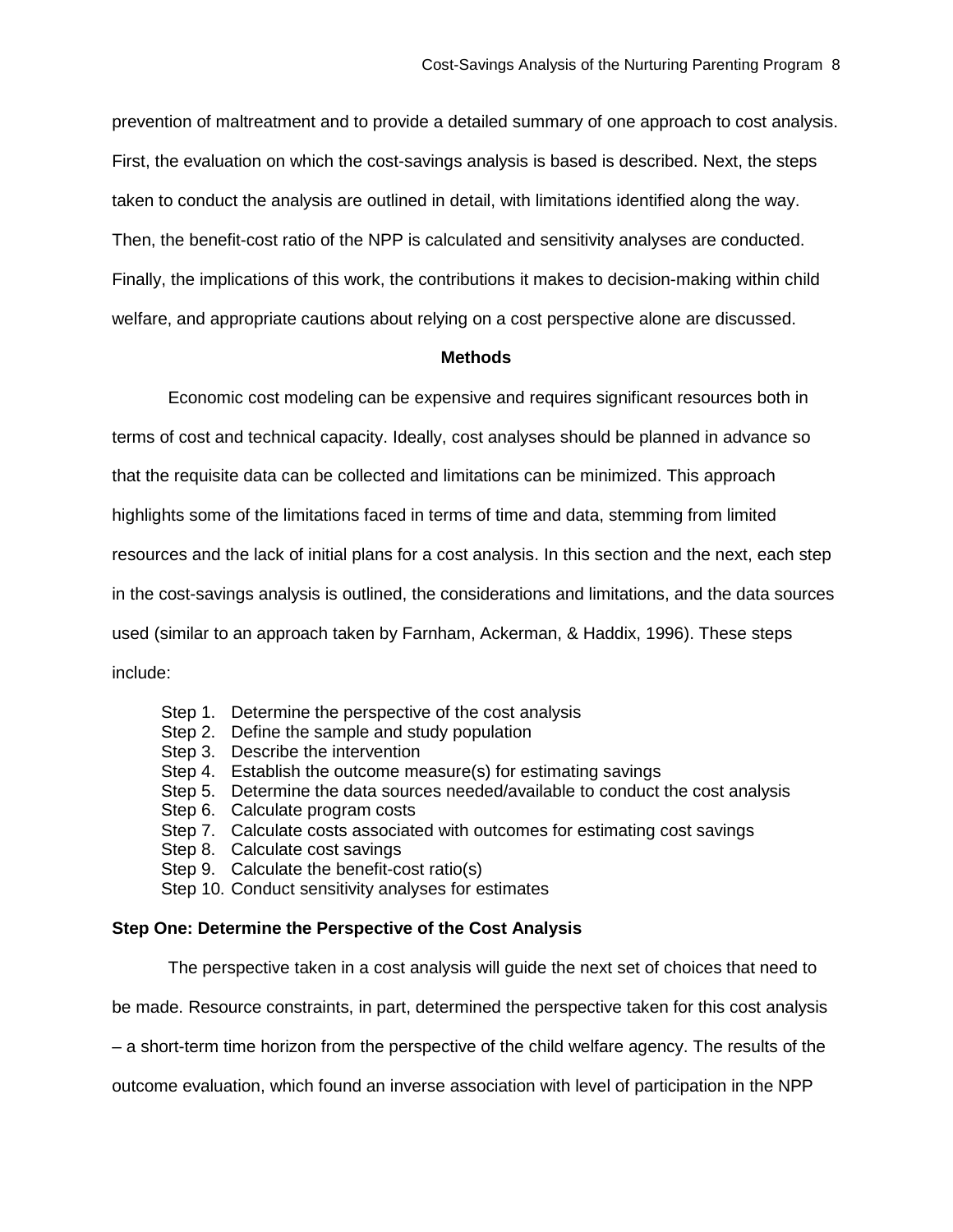and the likelihood of repeat maltreatment, are supplemented with this cost-benefit analysis. Given the limited outcome data available, the perspective of the child welfare agency is taken in calculating program costs and savings for the time period which data were available. In other words, a simple and conservative approach to estimating the savings is used since costs associated with maltreatment to other systems are excluded, as were the longer-term enduring consequences of abuse and neglect. This more limited perspective, which is, in part, dictated by resources of budget, time, data, and foresight, has practical value to a child welfare agency, whose decision-making is often focused on the direct impact to their agency and short-term legislative budget cycles. Nonetheless, the choice of perspective taken (societal vs. agency), and the time horizon chosen, can result in cost-benefit findings that vary substantially (Plotnick & Deppman, 1999). For example, reductions in a social program, such as TANF or Medicaid, represent an immediate savings, or benefit, to the taxpayers (i.e., societal perspective) but a cost to recipients of welfare (i.e., individual perspective) (Foster & Holden, 2002). Similarly, if the effects of an intervention on only one segment of society are included, when there may be effects of equal magnitude on another segment, a benefit-cost ratio could greatly increase.

# **Step Two: Define the Sample and Study Population**

To allow for valid inferential statements about program impact and the generalizability of the cost findings, the target population for the program and the sampling approach must be defined up front. This cost-savings analysis is based on the population of caregivers from the outcome evaluation, thus, a sample is not utilized. It includes all caregivers who attended the NPP between October 2005 and April 2008 in ten of the state's eleven family resource centers serving all of Louisiana's child welfare population. Caregivers served by the resource center in New Orleans were excluded because Hurricane Katrina required significant program modifications which limited comparability. With the exception of a very small number of families who were screened out across the state (approximately 50) for circumstances that prevented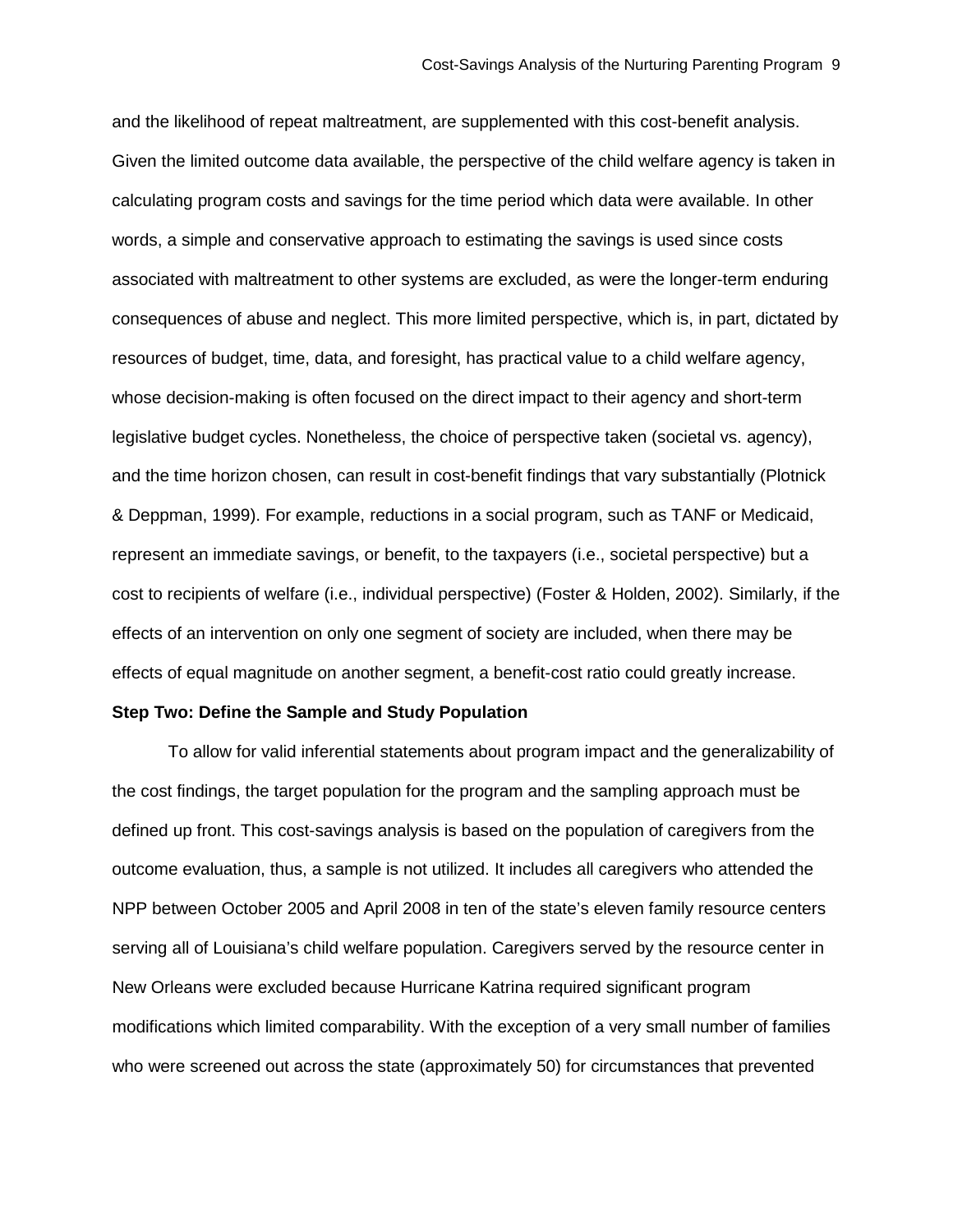constructive participation in the program (serious cognitive impairment, work barriers, substance abuse), all child welfare-involved families with infants, toddlers, or preschool-aged children in the state with child abuse or neglect allegations assessed as needing parent education were referred to the NPP at one of these resource centers. The study used data from 528 caregivers participating for the first-time in the NPP. Demographic characteristics of the population are summarized in Maher et. al. (2011). When a sampling approach is used, which is not the case for this study, the sample should adequately reflect the target population.

### **Step Three: Describe the Intervention**

A detailed description of the intervention should accompany any cost analysis to logically link observed outcomes to the program and to capture all the program elements with implications for costs. The NPP (Bavolek, 2005) is based on social learning theory (Bandura, 1977; 1986) and the associated premise that most parenting patterns are learned during childhood and replicated later in life when the child becomes a parent. The program is designed to assess, prevent, and treat maltreatment by developing nurturing parenting skills as a counter to the key constructs of abusive and neglectful parenting including inappropriate expectations of the child, lack of empathy toward children's needs, use of corporal punishment as a means of discipline, reversal of parent-child role responsibilities, and oppressing children's power and independence (Bavolek, 2005). In particular, the NPP is built on the core principle that empathy is the foundation of responsive parenting, for which there is general agreement that promoting nurturing and empathic parenting practices is critical to the safety and well-being of children (Donald & Jureidini, 2004; Kochanska & Aksan, 1995; Laible, 2004). The NPP for Infants, Toddlers, and Preschoolers focuses on parental self-awareness and empowerment, the development of empathy, understanding child development and the role of discipline, emotional communication, behavior skills training, the importance of routines, and making good choices for child safety for parents of children birth to five years old (Bavolek & Dellinger-Bavolek, 1985).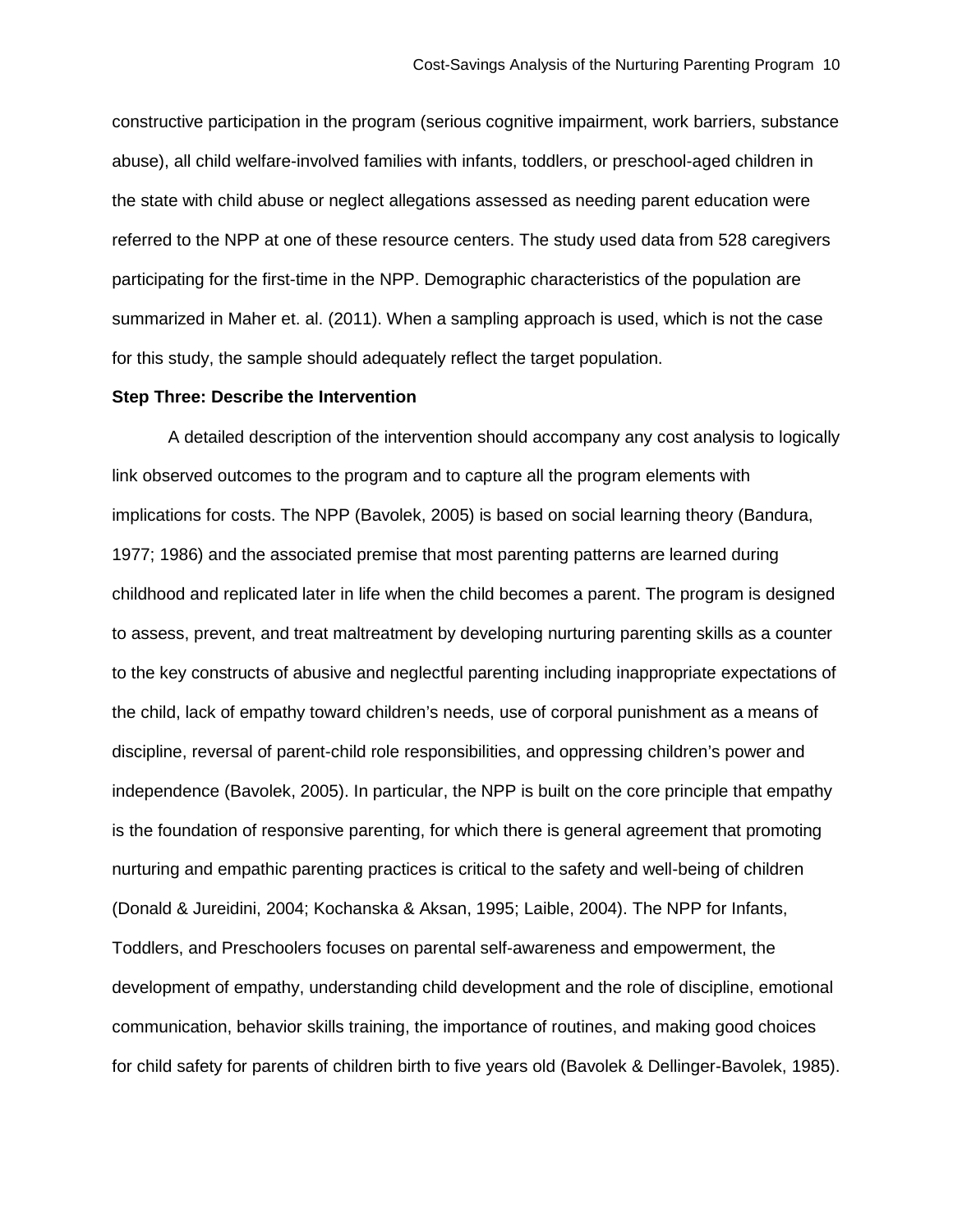The program is designed to be flexible in its application and involves lesson guides, DVDs, parent handbooks, assessment inventories, behavioral modeling, discussion, role playing, home visiting, and family activities to promote cognitive and affective learning. The NPP manual is written at the 5<sup>th</sup> grade level, and the state child welfare agency worked with the program developer to create an "Easy Reader" version of the materials for use with caregivers with more limited reading ability. Finally, the NPP is structured to involve children in the learning process where possible.

For the statewide implementation, Louisiana's DSS OCS provided funding to train Bachelor's or Master's level resource center staff to become NPP facilitators. In addition, frontline child welfare staff were also trained so they could become familiar with the program model. The NPP was administered as a 16-week group-based program, the minimum number of NPP sessions recommended for a child welfare population (S. Bavolek, personal communication, January 31, 2011). Group sessions lasted approximately two and a half hours. Home visits, averaging about an hour in length, were also used for multiple purposes. They were used as make-ups for missed group sessions in order to maximize participation, as compliments to the group sessions to reinforce concepts for parents who needed more time, and as supplemental sessions for parents who had other needs. To promote accessibility, the resource center staff were expected to assist caregivers in transportation plans to and from sessions as needed. Describing all of the features of the NPP program delivery is critical as how the program is delivered will affect the program costs.

# **Step Four: Establish the Outcome Measure(s) for Estimating Savings**

The benefit portion of the cost-benefit ratio stems directly from the observed outcomes associated with the intervention. The outcomes selected for observation relate to the perspective taken for the cost analysis. Cost savings from an intervention are realized in one of two ways: the avoidance of future costs or the generation of monetary benefits. Savings are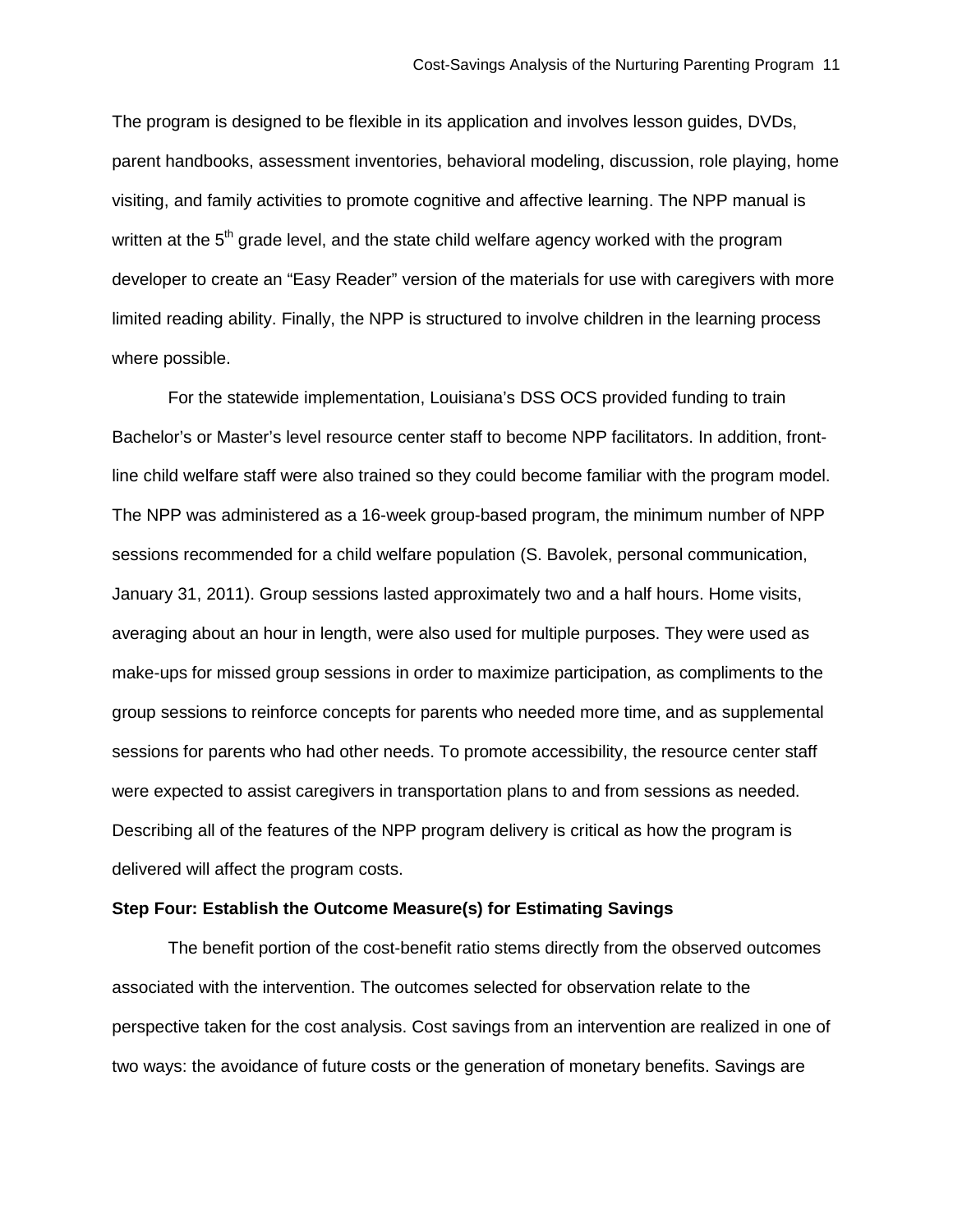calculated from the avoidance of the direct costs of child maltreatment to the child welfare agency. Indirect savings (e.g., reduced criminal justice involvement, greater educational attainment) and opportunity costs (e.g., foregone income for parents attending the intervention or lost lifetime earnings for maltreated children) are not included, but are typically recommended as part of a full economic analysis (Conrad, 2006; Lee & Aos, 2011; Wang & Holton, 2007).

Maher et al. (2011) demonstrated that greater participation in the NPP was associated with a reduction in short-term allegations and longer-term substantiated child maltreatment incidences – controlling for other characteristics of children and families that might be associated with participation or maltreatment (i.e., individual and household demographics, socioeconomic status, and risk factors for maltreatment, including prior maltreatment history for children and caregivers and parenting beliefs, such as the use of corporal punishment). For each additional session of the NPP, they found a significant decrease in both the likelihood of a maltreatment report within six months and the likelihood of a substantiated report within two years of completing the NPP. The more sessions caregivers attended, the more child safety improved. In other words, six months after the program's conclusion, caregivers were significantly less likely to be re-reported for child maltreatment for every additional NPP session attended. Two years after participating, caregivers who attended more sessions were significantly less likely to have a substantiated maltreatment incidence.

Post-estimation commands for logistic regression in Stata (Long & Freese, 2006) were used to produce predicted probabilities of repeat maltreatment for an 'average' caregiver at two illustrative levels of program attendance for each time period and type of report. The population average attendance (18 group and home sessions) was used in comparison to the lowest decile of attendance (3 sessions) from which predicted probabilities of repeat maltreatment were obtained. Attendance ranged from 1 to 32 group and home sessions. Figure 1 presents this information visually.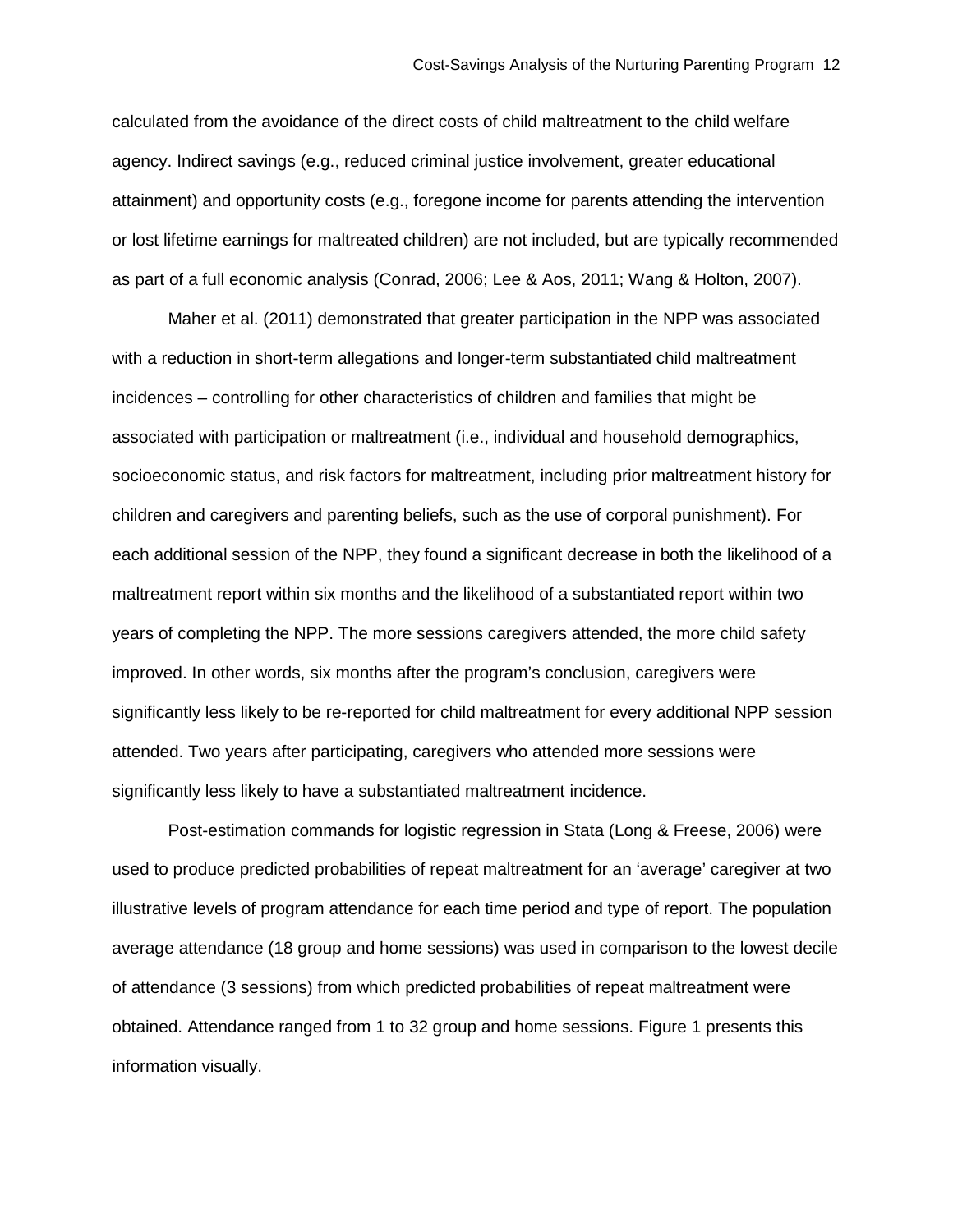# **Step Five: Determine the Data Sources Needed/Available to Conduct the Cost Analysis**

Once the perspective has been established, the study population defined, and the outcomes identified, data sources available or from which data can be collected to calculate program costs and savings needs to be determined. In this case, existing or easily obtainable data is relied on for calculating both the costs of administering the NPP (hereafter referred to as *program costs*) to Louisiana's child welfare population and the subsequent costs of maltreatment, which when averted, constitute the benefits (hereafter referred to as *cost savings*). A combination of existing data on program delivery, administrative maltreatment and service records, and workforce information is used to calculate the program costs and cost savings.

#### **Program data**.

Detailed knowledge about the components of an intervention and how it is implemented are necessary for estimating the costs of the intervention, as well as understanding how it is designed to work with the target population. These costs may be straightforward, such as the one-time purchase of training materials, or a bit more difficult to isolate, such as administrative costs or the cost of transportation, which may include time, the price of gas, bus fare, maintenance of a vehicle, and other considerations.

Researchers generally recommend using the "ingredient method," developed by Levin (1983) and enhanced by Chambers and Parrish (1983) to measure program costs (Corso & Lutzker, 2006; Plotnick & Deppman, 1999). Program costs are built up from all components and resources used to provide the service, including all personnel and non-personnel costs as well as donated, volunteer, and in-kind resources (Foster et al., 2007). Often, this involves primary data collection including time diaries from staff, which can be expensive, a burden to staff, and require significant engagement with program staff to identify all resources and time allocations (Brodowski & Filene, 2009).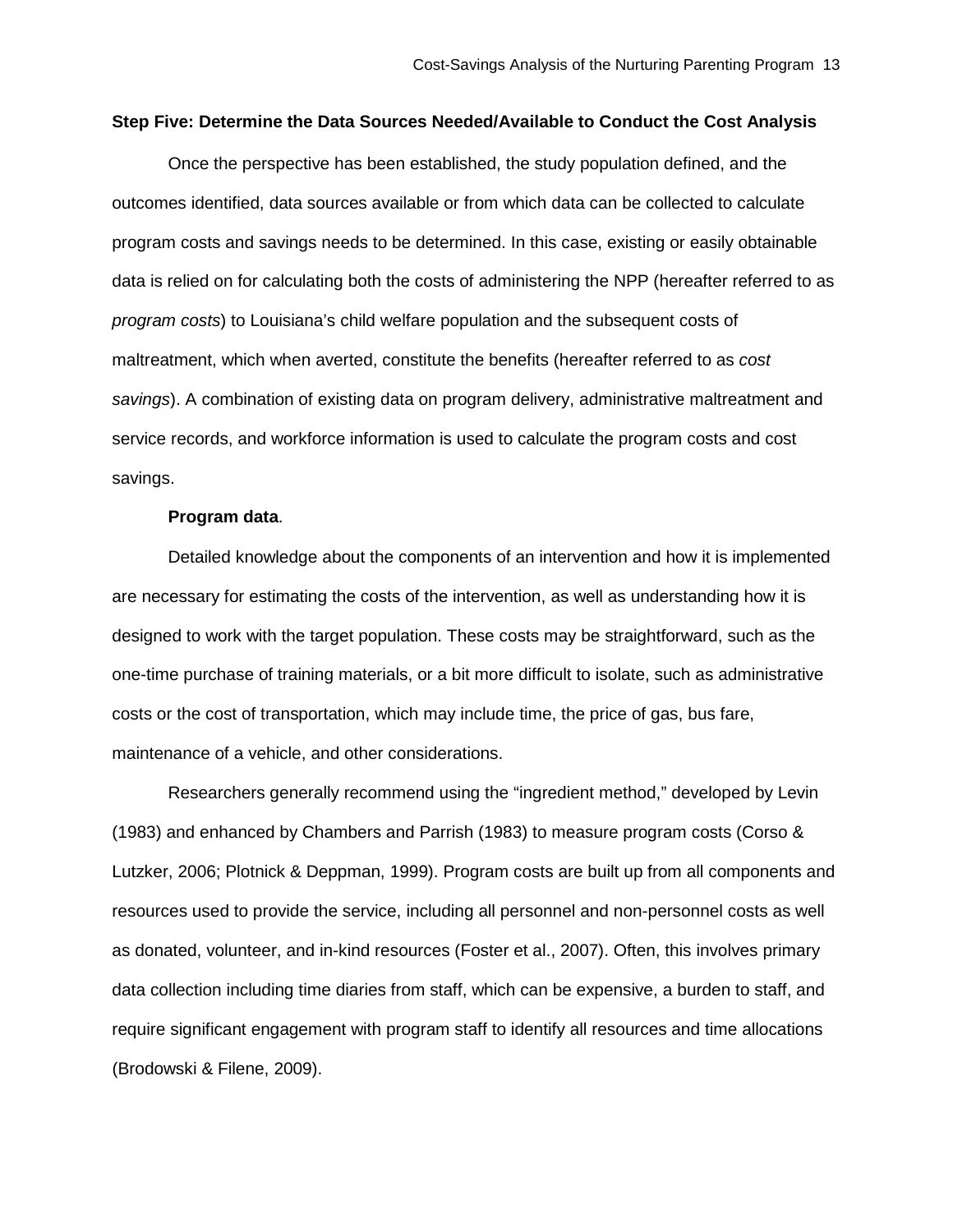Louisiana's DSS OCS collected information on program costs in 2008 from a convenience sample of five of the ten resource centers delivering the NPP. The centers provided estimates of staff time for group sessions and home visits (group and child facilitators, clerical support); associated salaries; expenses (transportation, supplies, food, photocopying); and, group size. Only one of the five agencies reporting cost information included supervision costs. DSS OCS also provided statewide contract amounts for ongoing training, technical assistance to the resource centers, and state oversight for quality assurance. This information is used to calculate an average per caregiver program cost. The start-up costs for training and infrastructure (e.g., "training the trainers") were not available and, thus, these costs are not included.

Another category of program costs that is not included in the calculation is overhead or non-personnel costs (e.g., governance and administration, rent, equipment; NPP material costs, which were donated; in-kind or volunteer resources; and, information systems or performance monitoring costs). To obtain precise estimates of the proportion of non-personnel costs dedicated to NPP, given that all centers provide other services as well, more in-depth interviews, data collection, and/or analysis of center budgets would be necessary.

While direct service personnel costs typically constitute the highest proportion of program delivery costs and are the bulk of costs included in this analysis, the extent to which the percent of program costs attributable to overhead could be estimated was examined, although the specific cost estimates (i.e., governance, administration, and other non-personnel costs such as facilities) were unavailable. Little direction was found in the child welfare services literature, other than two studies, which report that the proportion of non-personnel costs for service delivery of particular programs are about 24 – 26% (Corso & Filene, 2009; Foster et al., 2007). However, the budget categories in these studies do not directly align with this study, so they are not applied to the program costs. Thus, program costs in this study are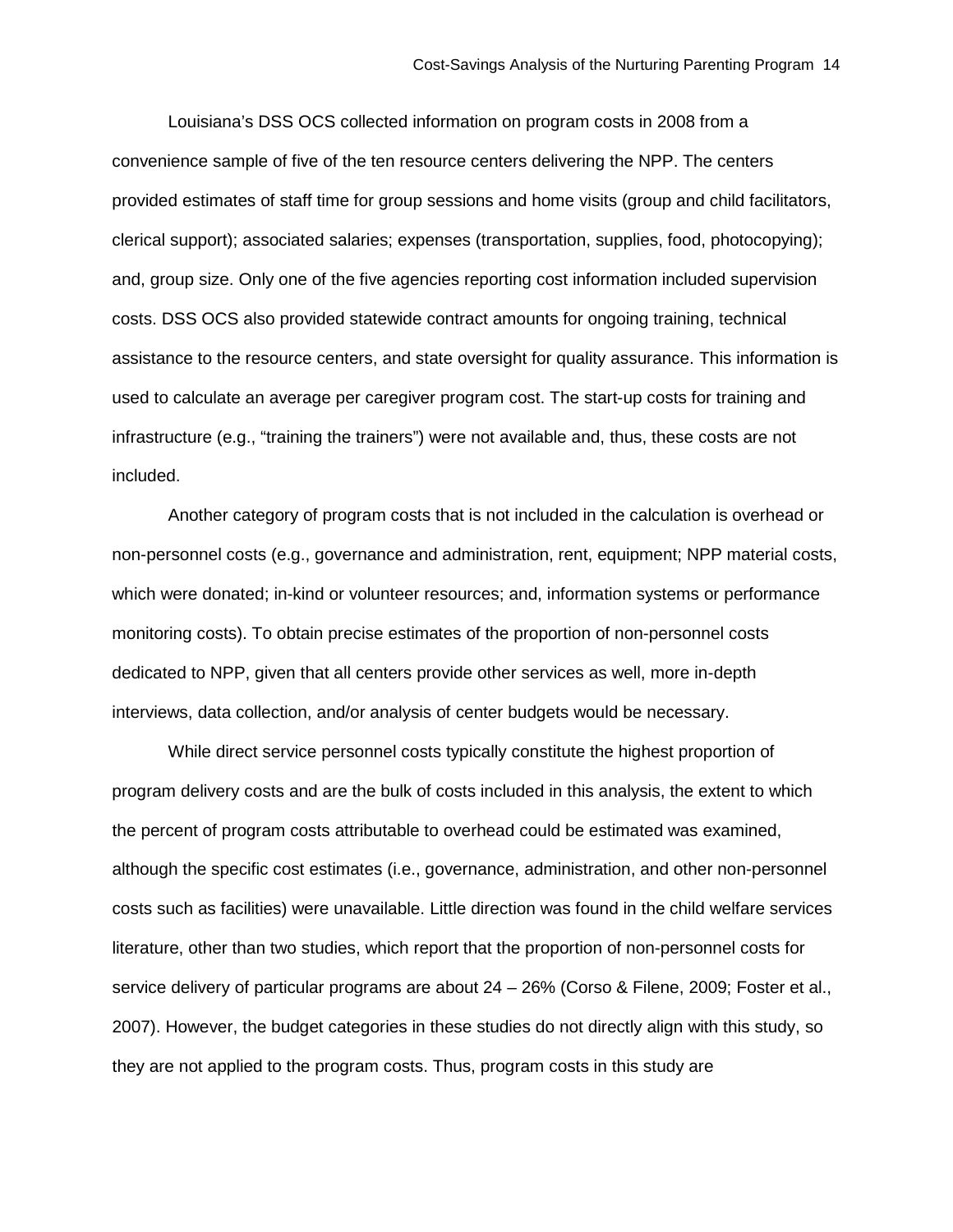underestimated. (Overhead costs for the costs associated with maltreatment are not included either, and, if similar, these omissions on each side of the benefit-cost equation would cancel each other out. Those omissions are discussed next.)

# **Outcome data: Costs associated with maltreatment.**

The data sources for the original outcome evaluation included NPP attendance data; the state child welfare Tracking and Information Payment System (TIPS), which is the state's administrative child welfare data system; and, the Adult-Adolescent Parenting Inventory-2 preand post-test surveys (Bavolek & Keene, 2001). Savings from reductions in maltreatment associated with level of participation in the NPP are measured in terms of the reduction in costs incurred following both maltreatment reports and substantiated incidences of child abuse and neglect. These costs include the daily costs of service (daily payment rates for foster care and personnel costs for social workers) and additional service costs stemming from a maltreatment incident. The TIPS administrative data from DSS OCS contained the duration of time children spent in foster care (to the day), the duration of in-home services provided, and the dates of investigations that resulted from both the reported incidences of maltreatment within six months and the substantiated incidences within two years following the NPP for every program participant.

DSS OCS provided the average daily payment rate for foster care per child. These costs are assigned to each day of service, for caregivers and children in the TIPS database. Average daily personnel costs for foster care, in-home services, and child protective investigations are calculated using the salary and caseload information for supervisors and case workers and applied to each service day and type. Finally, additional service expenditures are used for children in foster care or families receiving in-home services. For foster care, these include special board payments (for special needs children), clothing, respite care, transportation, evaluation, medical/treatment, school supplies, incidental expenses, and day care. For in-home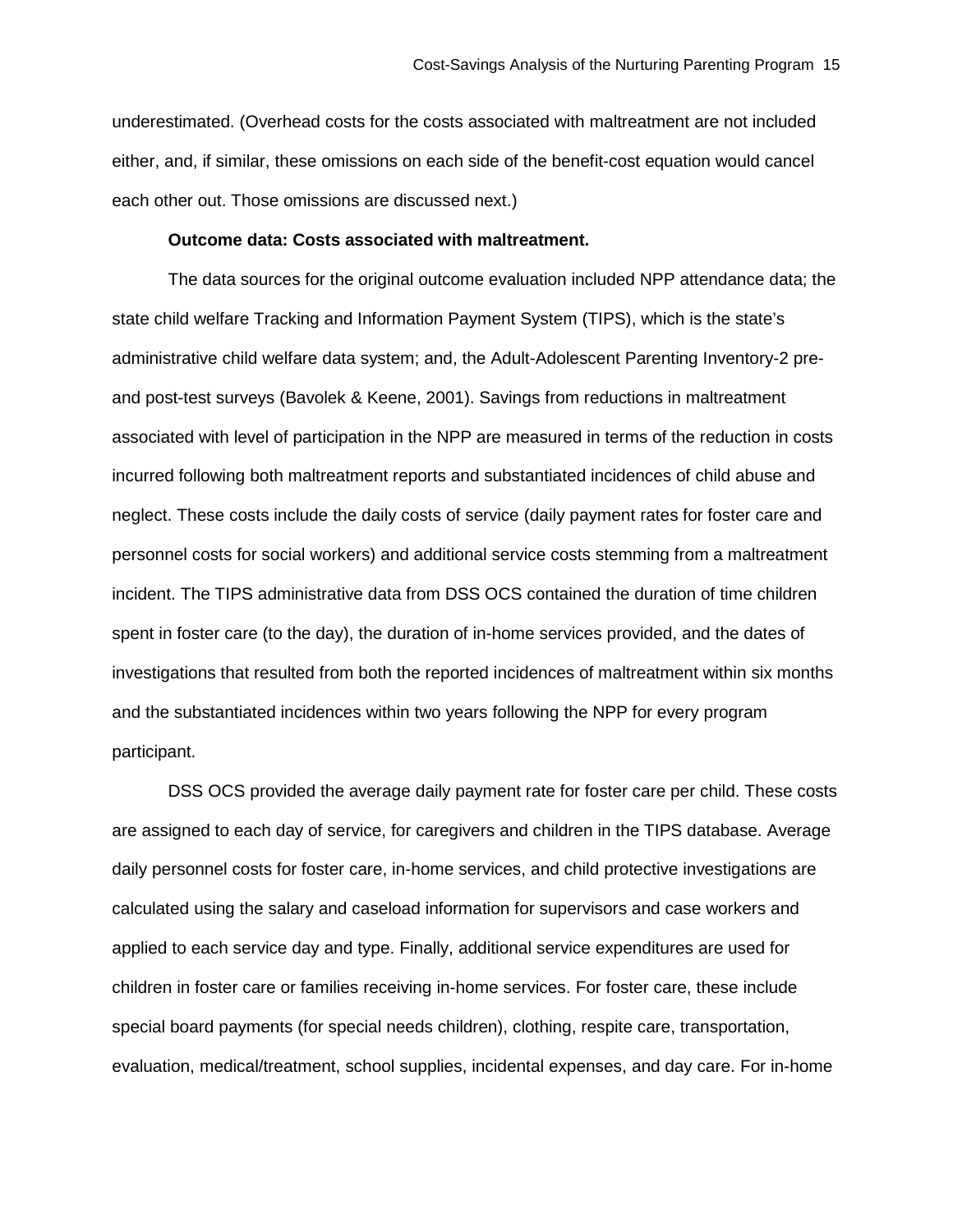services and child protective investigations, service costs include payments from the preventive assistance fund and reunification assistance fund, transportation, evaluation, medical/treatment, and incidental expenses.

The expenditures for child welfare on behalf of families who received services with a repeat maltreatment incident are summed to calculate the aggregate cost for this population of caregivers since the first cohort completed the program to the time of the cost analysis (August 2010). The time frame for calculating service costs is not the same for all families, since the outcomes were from different cohorts of caregivers over the first two and a half years of program implementation. The window of opportunity for child welfare services receipt ranged from two years and four months for some families up to four and a half years for other families, depending on when they started and completed the NPP. If service costs were projected beyond the study time frame, the costs of maltreatment might be higher as services for some families extended beyond this cut-off point.

As mentioned previously, the costs associated with repeat maltreatment are underestimated due to the fact that only direct child welfare personnel and service expenditure costs are included. Costs to the state child welfare agency for governance, administration, and other non-personnel costs (rent, supplies, and equipment.) are excluded. If included, the total costs of service delivery may increase by approximately 25%. The savings from the prevention of maltreatment are further underestimated due to the unmeasured benefits associated with reductions in maltreatment excluded from this analysis, including: the cost of other services caregivers received through the resource centers (e.g., mentoring), service costs to other systems such as MEDICAID or education, and transportation costs incurred using state vehicles.

**Results**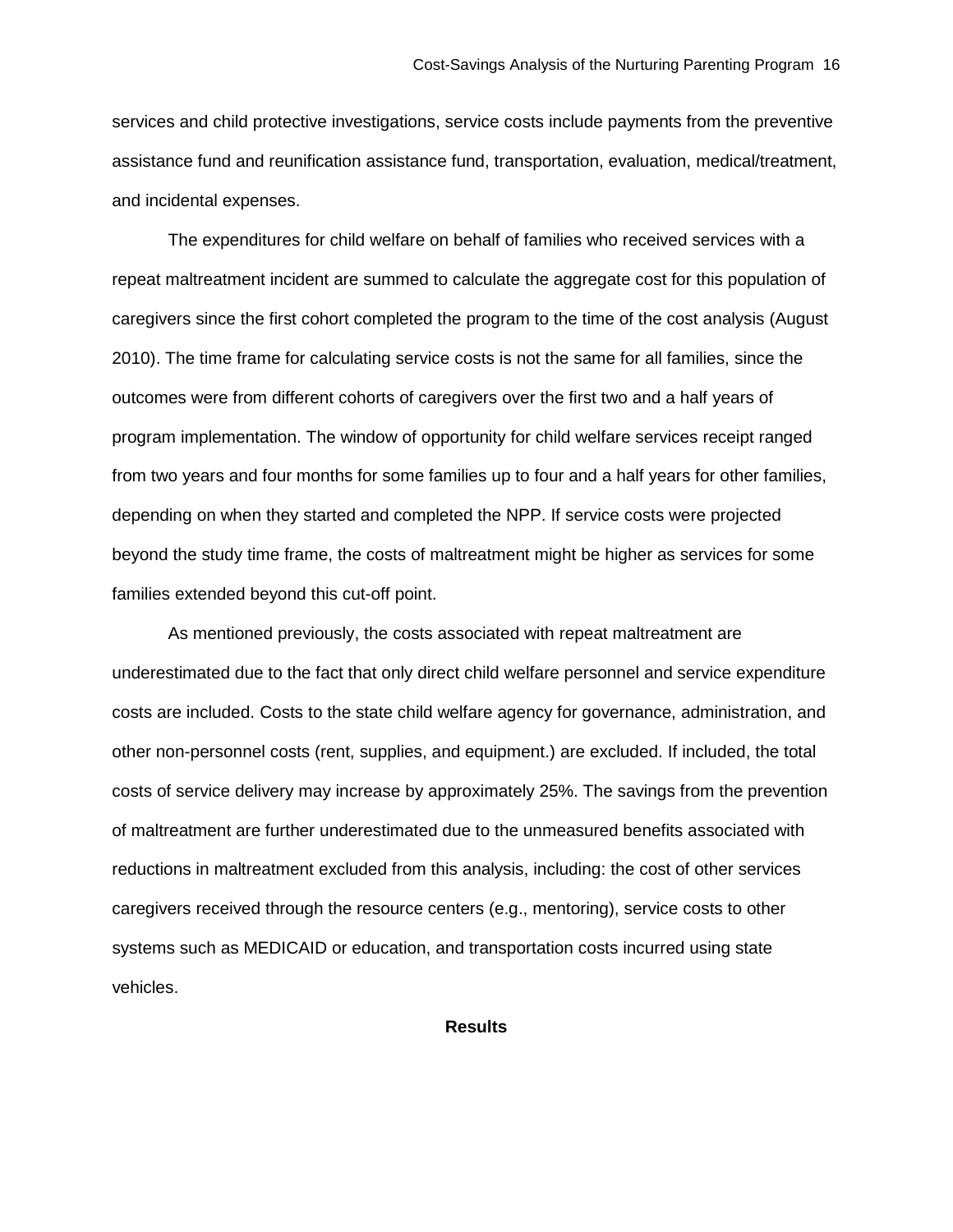In this section, the process of calculating program costs, costs associated with repeat maltreatment, cost savings, and benefit-cost ratios is outlined, as well as how sensitivity analyses are conducted.

### **Step Six: Calculate Program Costs**

As stated previously, program data from five resource centers provided estimates of staff time (group and child facilitators, clerical support), expenses (transportation, supplies, food, photocopying), and group size, all of which are used to produce an average program cost per caregiver. Of course, program costs could vary significantly depending on staff qualifications, education, and compensation; differences in the numbers of group and home-visiting sessions administered; and, regional differences in cost. The average program cost per caregiver across all five centers in the sample is used to produce a statewide estimate. Sensitivity analyses are also conducted in a later step in order to demonstrate potential variation in these costs across the five centers.

For purposes of comparability, all program costs are adjusted to 2010 values using the CPI inflation calculator (U.S. Department of Labor, 2011). In 2010 dollars, the average program cost per caregiver amounts to approximately \$1,258, which sums to an aggregate cost of \$664,161 for all 528 caregivers who participated in the NPP between October 2005 and April 15, 2008. Program costs are not presented as an annual amount, as the number of participants varied each year. In addition, the estimated savings did not accrue at a constant annual rate during the study time frame.

# **Step Seven: Calculate Costs Associated with Outcomes for Estimating Cost Savings**

The service costs associated with repeat maltreatment occurred between 2006 and 2010. As mentioned earlier, these costs are summed across caregivers to obtain an aggregate estimate of savings. A discount rate is used for all service costs that were incurred more than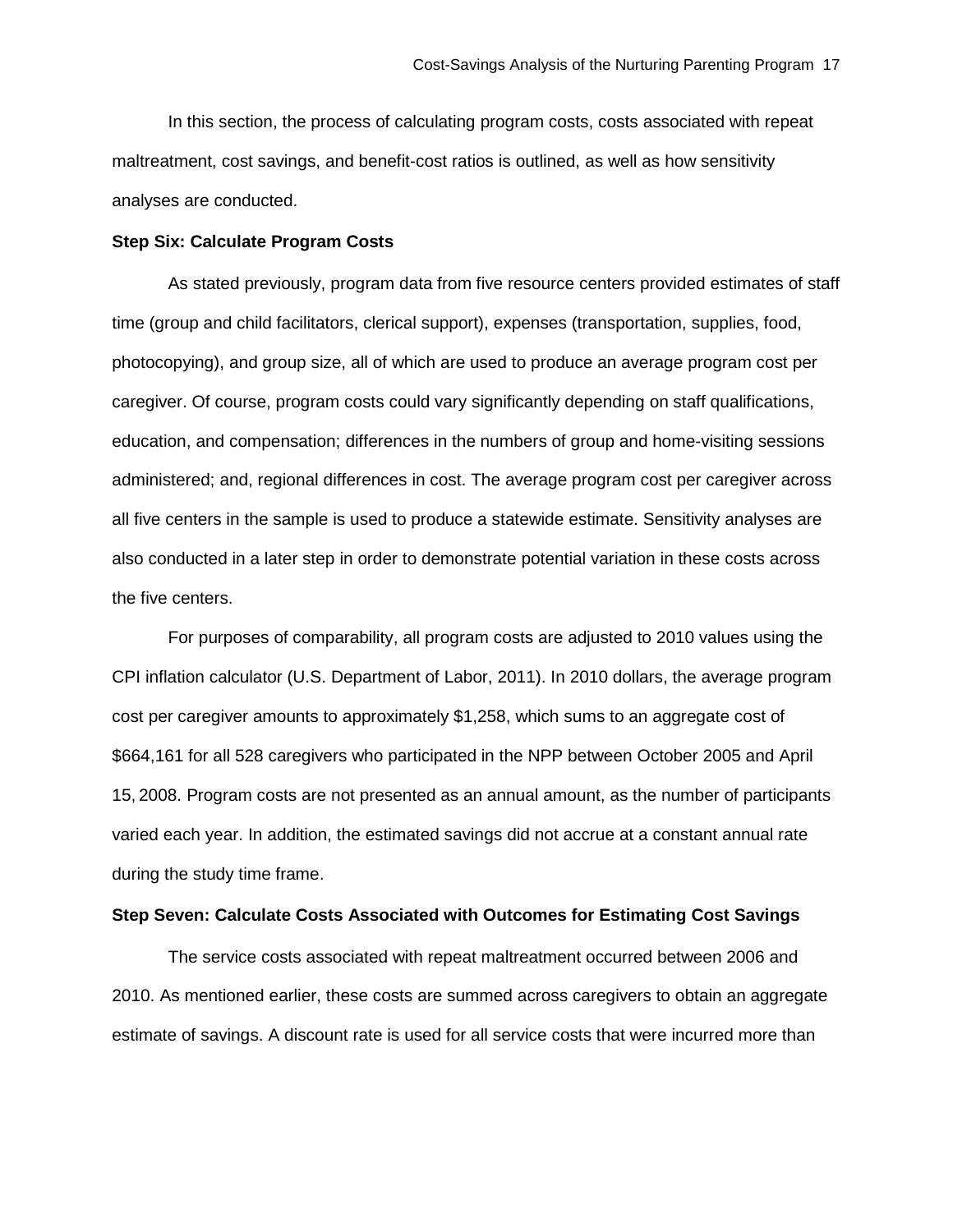one year following completion of the NPP. Total substantiated maltreatment costs (after discounting) totaled \$1,637,819 during the child welfare service period ending August 2010.

Discounting is necessary because immediate benefits are worth more than future benefits. In other words, prevention of a maltreatment incident immediately following an intervention is of more value than prevention of a maltreatment incident at a later date. Benefits occurring at different time periods need to be made directly comparable by adjusting them to their net present value through the application of a discount rate (Plotnick & Deppman, 1999). Because the value of costs associated with maltreatment prevented earlier are at a premium, costs incurred more than one year following the NPP, and the subsequent cost savings, are discounted (reduced) back to their net present value during the year immediately following the NPP. An inflation rate is not typically applied to benefits because the discount rate would be adjusted by the same inflation rate, and thus, would result in a net cancellation (Plotnick & Deppman, 1999). As Burgess and Zerbe (2011) point out, there is little agreement on what discount rate to apply when estimating net present values; however, a discount rate of 3.5% is used for these calculations because this rate is commonly used and recommended in similar studies (Karoly et al., 2001; Moore, Boardman, Vining, Weimer, & Greenberg, 2004; Zerbe et al., 2009). Sensitivity analyses are performed around this discount rate for robust results.

# **Step Eight: Calculate Cost Savings**

Table 1 presents the total program costs for the evaluation period in relationship to the estimated savings from reductions in maltreatment. As mentioned previously, Maher et al. (2011) demonstrated that caregivers attending 18 program sessions were 39% less likely to have a reported incidence of maltreatment within six months following the NPP, and 35% less likely to have a substantiated incidence of maltreatment within two years following the NPP, compared to caregivers that attended only three sessions. Using the percent reduction in reported and substantiated incidences, respectively, the savings associated with these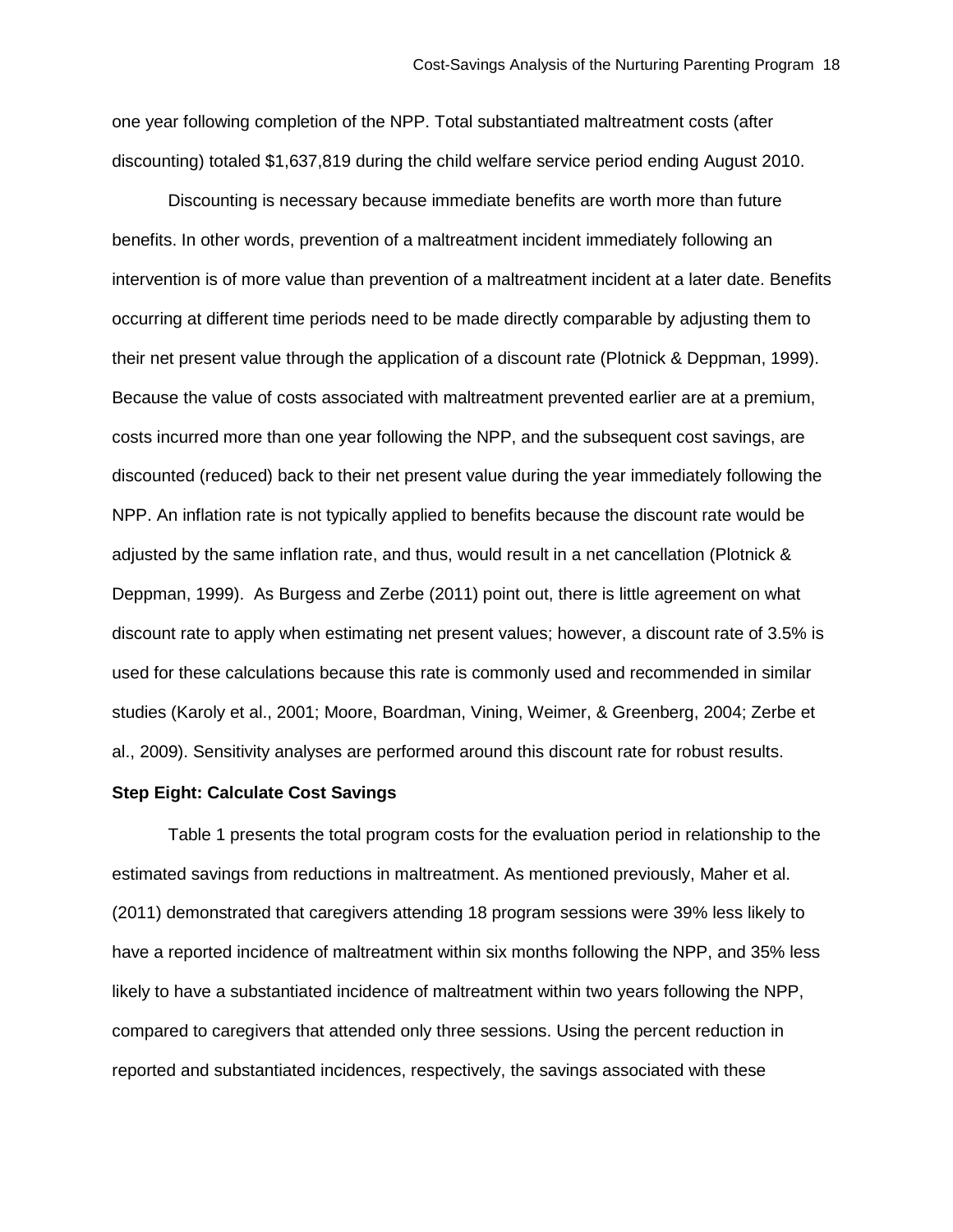reductions in maltreatment from different NPP attendance levels for this population was \$580,027.

# **Step Nine: Calculate the Benefit-Cost Ratio(s)**

The benefit-cost (B-C) ratio is calculated by dividing the cost savings (savings stemming from reductions in substantiated maltreatment: \$573,237 and re-reports of maltreatment: \$6,790) by the program cost (\$664,161). The B-C ratio calculated in this analysis equals 0.87; in other words, from the first two and a half years of program implementation Louisiana's child welfare agency could recoup at least 87 percent of the program costs within four and a half years of the completion date for the first cohort of participants (assuming average attendance levels). In effect, the NPP approaches cost neutrality (i.e., a B-C ratio of 1.0) within a short time frame based on the observable and measurable benefits of reductions in maltreatment incidences.

# **Step Ten: Conduct Sensitivity Analyses for Estimates**

Since most cost analyses are subject to several assumptions, sensitivity analyses are typically conducted to demonstrate how these assumptions can lead to changes in the B-C ratio (Merrifield, 1997). For the sensitivity analysis, the following are examined: (1) the low- and highend program costs from the resource centers in case the actual population average is closer to one of these ends, (2) the low- and high-end of the confidence interval around the predicted reduction in the probability of maltreatment per additional NPP session attended for participants, and (3) alternative discount rates.

Sensitivity analyses are conducted on the program costs since these estimates are based on a convenience sample. Findings reveal that variation in the NPP program costs at the resource centers and in reductions in the probability of maltreatment substantially affect the B-C ratio, whereas variation around the discount rate does not. First, in relation to the program costs, providing the NPP cost \$1,072 per caregiver at the low end of the range and \$1,597 per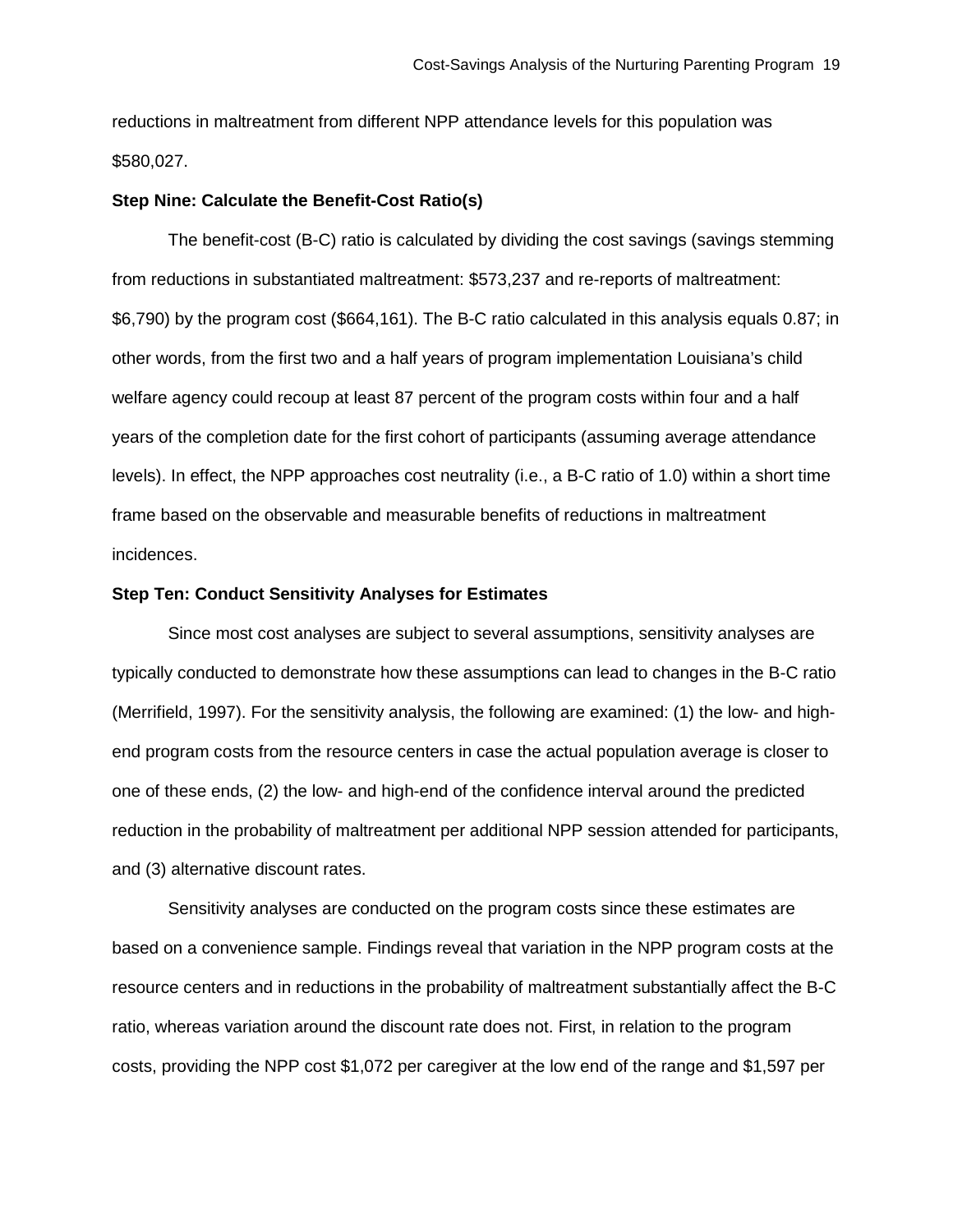caregiver at the high end of the range. The total program costs of delivering the NPP using these values (after inflation) is estimated at \$573,255 and \$853,998, respectively. The statewide average used in this analysis, based on the five resource centers from whom cost data was collected, can be anywhere within this range. Resource center costs vary by staffing structure (the number of facilitators), credentials, salaries, etc. The five resource centers may not be representative of all ten resource centers in the state. Using the highest resource center program costs, the B-C ratio drops to 0.68; using the lowest program costs, the B-C ratio increases to 1.01. While the latter estimate yields a positive B-C ratio from the NPP, this should not be interpreted as a reason to spend less on NPP delivery as lower program costs may affect the efficacy of program delivery and, concomitantly, contribute to increased maltreatment.

The results of the logistic regression demonstrated a significant association between program attendance and repeat maltreatment (Maher et al., 2011); specifically, the odds ratio for attendance of 0.97 (with a standard error of 0.01) suggests that for every additional session of the NPP attended by a caregiver, the probability of substantiated maltreatment for that caregiver within two years of program participation declined by approximately 3.3%, controlling for other caregiver characteristics. The confidence interval around this estimate indicates that (with 95% confidence) this decline in probability ranged between 1.1% and 5.5%. Similarly, the estimate of 0.96 (with a standard error of 0.01) suggests that for every additional session of the NPP attended by a caregiver, the probability of a re-report of maltreatment for that caregiver within six months of program participation declined by approximately 3.8%, controlling for other caregiver characteristics. The confidence interval around this estimate ranged between a 1.3% and 6.3% reduction in re-reports of maltreatment. Using the low or high ends of the confidence intervals results in a B-C ratio of .32 or 1.30, respectively—a substantial difference in results.

A sensitivity analysis is also performed around the discount rate—3.5%. Discount rates of 2% and 5% are used for the sensitivity analysis. Using a discount rate of 2%, the total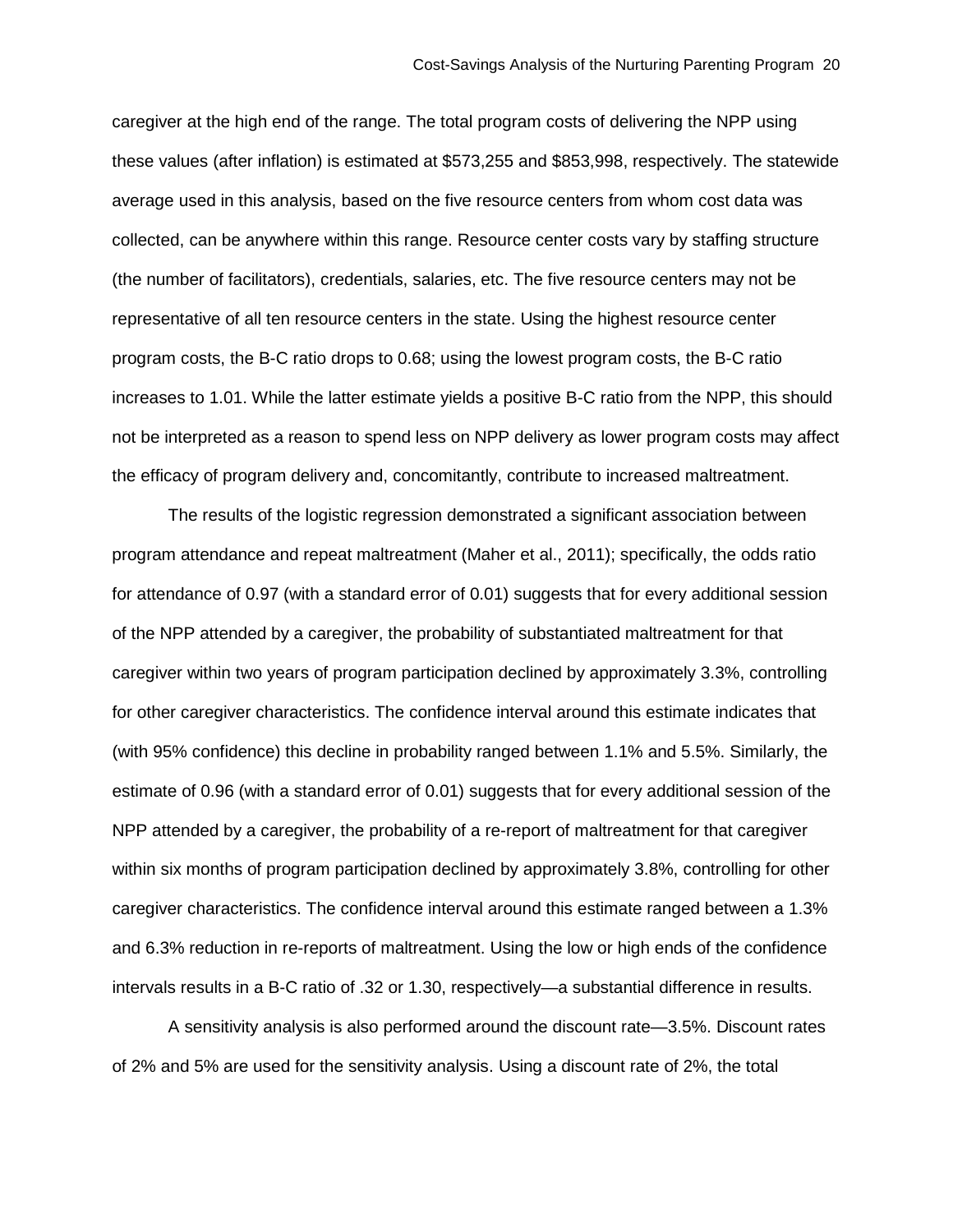maltreatment costs are calculated to be \$1,686,658. Using a discount rate of 5%, the total maltreatment costs equal \$1,625,094. Using the more conservative discount rate of 5% for the maltreatment costs and resultant savings, the B-C ratio drops to 0.86; using the less conservative discount rate of 2%, the B-C ratio increases to 0.89. The use of different discount rates would have a larger impact on the B-C ratio if a longer time horizon was available to estimate savings. For outcomes observed in shorter time periods, the discount rate does not make a substantial difference.

These sensitivity analyses are reported to show the range of impact varying assumptions have on the B-C ratio. As demonstrated, variations in the program costs per caregiver, the predicted reductions in maltreatment, and the discount rate substantially affect the estimated B-C ratio. However, given the use of the average program cost, the mid-range value of the confidence interval around predicted reductions in the probability of repeat maltreatment, and a discount rate based on prior social science research, the B-C ratio of 0.87 most accurately reflects the potential savings of the NPP for the time period examined.

#### **Discussion**

In this article, the methods for conducting a cost-savings analysis in the context of real world constraints are showcased. Primarily, data readily available, or already collected, is relied on, and the analysis is built on previously published evaluation results. The NPP was delivered to all caregivers in Louisiana with prior maltreatment reports for whom parenting education was an appropriate intervention. Due to the large numbers of families served, the costs for program delivery were substantial. For the population of parents referred to parenting education in Louisiana, only a small percentage of caregivers had a second substantiated maltreatment incident (16.9%) and, among these, only a percentage resulted in foster care placements (40.4%). Yet, the NPP was provided to all families for whom parenting education was recommended. Thus, this cost-savings analysis was approached with the realization that it may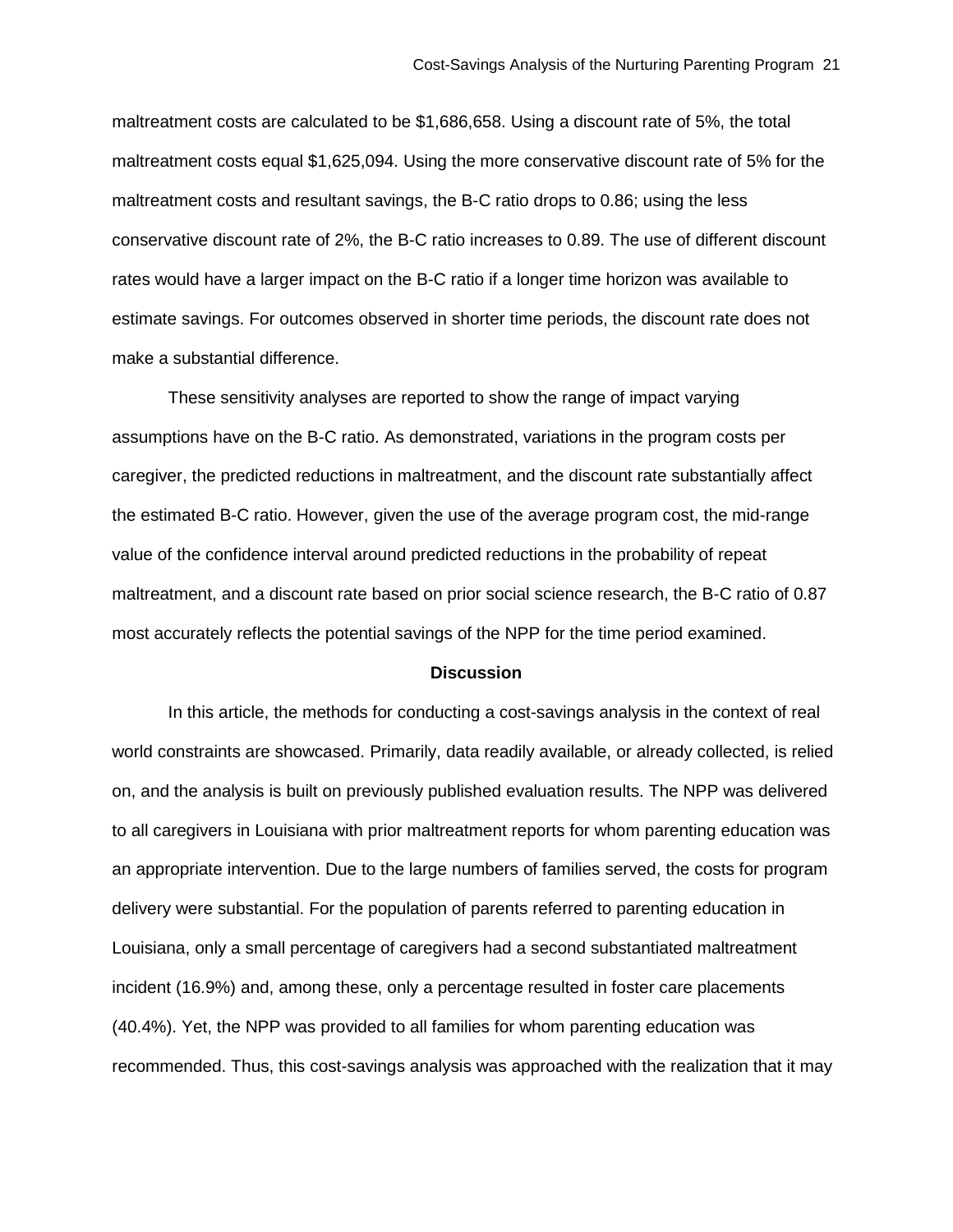be difficult to observe statewide savings from maltreatment reductions for a small subset of families. However, the final B-C ratio, which approaches cost neutrality in a short time frame, is very promising.

The cost-benefit ratio of 0.87 is quite conservative for many reasons. First, it includes only one measurable outcome of maltreatment prevention – service and personnel costs avoided through reductions in maltreatment. If this outcome alone were tracked beyond the study period, the benefit-cost ratio would almost certainly exceed 1.0. Second, and most importantly, costs to other systems are excluded from the estimated savings stemming from other documented impacts associated with reductions in maltreatment for the children who experience it. These long-term savings could be substantial if reductions in repeat maltreatment result in fewer special education placements, higher educational attainment, less medical care use, less mental health therapy, greater earnings, or less incarceration. For instance, other state estimates of the costs of child abuse and neglect estimate that costs to child welfare may only account for between 29% (Noor & Caldwell, 2005) and 53% (Watters et al., 2007) of the total annual costs of child abuse and neglect to a state after taking into account impacts on other systems. If child welfare service and personnel costs comprise 29% to 53% percent of the total cost of child abuse and neglect in Louisiana, the B-C ratio would be somewhere between double and three and a half times greater than the current estimate.

Finally, other non-monetizable benefits such as increased parenting knowledge and skill, improved quality of parent and child interactions, and enhanced child development are not examined. These outcomes, while associated with child maltreatment, may result in other unmeasured benefits over time, some of which likely could be monetizable if resources were in place to track these relationships over time. A full economic analysis would include not only a full accounting of program costs, but an expansive range of benefits, not just in terms of costs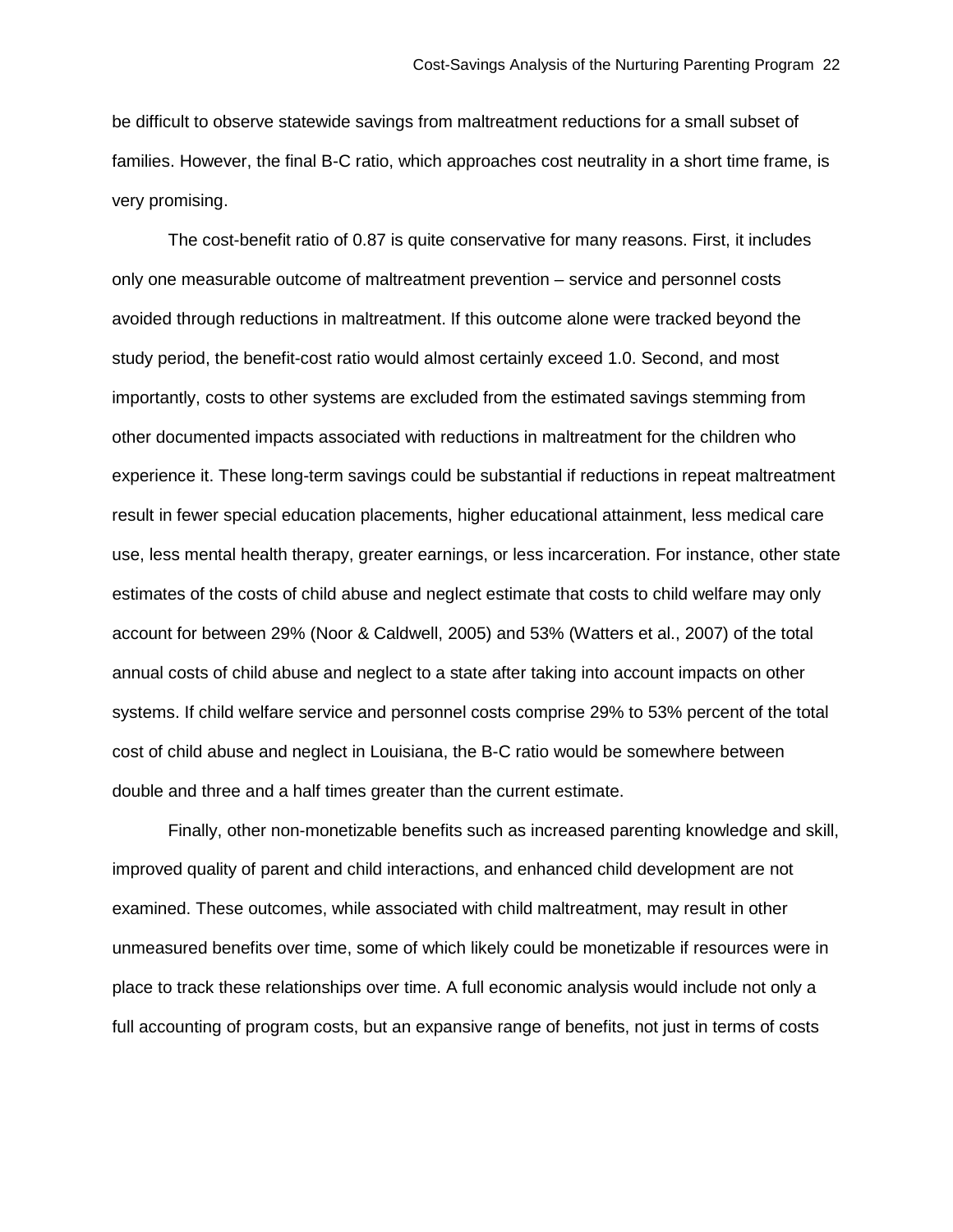averted, but also intangible benefits – even those that are not easily monetizable (Foster, Dodge, & Jones, 2003).

Another limitation is the interpretation of the evaluation results, on which the costsavings analysis are built, due to limitations in the study design. Economic analyses are considerably strengthened by the extent to which the research design can establish causation. The causal association between attendance and repeat maltreatment observed in the logistic regression models cannot be definitively determined due to the lack of a comparison group. Because the population database included all families referred to the NPP, no comparisons could be drawn between maltreatment outcomes for participants in the NPP and otherwise similar parents who received no parenting education. Given this, differences between average and low attendance levels were examined. While available factors that might be associated with attendance and repeat maltreatment were controlled for, it is possible that caregivers who attended more sessions may be qualitatively different than caregivers who attended fewer sessions in ways that were not accounted for.

The cost-savings approach detailed here is a reflection of the growing demand for greater accountability in terms of quality and effectiveness of service delivery and fiscal responsibility. The conservative, albeit limited, approach outlined here demonstrates that an evidence-informed parenting education program with a high level of participation will lead to realized savings for child welfare, and likely other systems in the short- and long-term. The B-C ratio approaches cost neutrality in a short period of time from the limited perspective of the child welfare agency despite the fact that, as Plotnick and Deppman (1999, p. 394) note, this method of calculating benefits "makes it much harder for an intervention to pass a fair benefit-cost test because most or all of the costs come up front, although benefits may accrue well into the future." In contrast to a societal level economic analysis, this type of cost-savings approach may, however, have more immediate utility for a child welfare department.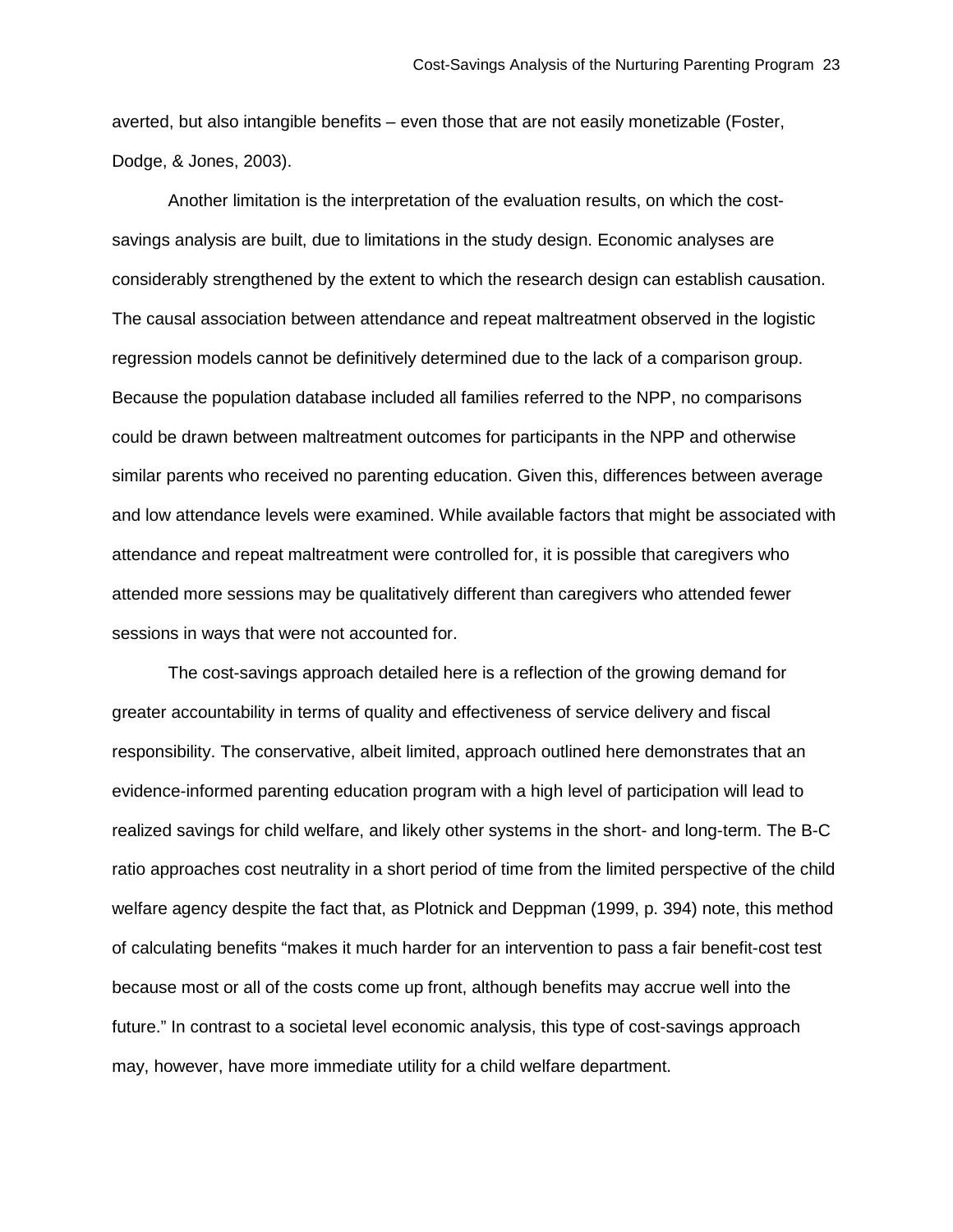Understanding the effectiveness and the associated costs and benefits of parenting education programs in child welfare is critical as they are a common component of services provided to child welfare-involved families (Barth et al., 2005; Huebner, 2002; Waldfogel, 2009). If prevention services can demonstrate that they reduce foster care caseloads, thus saving money, a strong case for finance reform strategies that allow for reinvestment of foster care savings into prevention activities can be made (Casey Family Programs, 2010). These types of results position the field to advocate for child welfare finance reform.

#### **Conclusions**

In summary, given the expenses associated with out-of-home placements and in-home services, Louisiana's child welfare department should be able to absorb all costs of statewide program delivery by observed reductions in repeat maltreatment. If the program could be targeted to those families most at risk for repeat maltreatment, more savings could be realized. This targeted approach would, however, require better measures of risk, and would also prevent other families not at risk for reoccurrence of maltreatment from realizing other program benefits. Strategies to encourage a high degree of participation and retention in the NPP are also warranted. Providing incentives or outreach to increase participation is apt to pay off.

Families likely experience other benefits from participation in effective parenting education. Unmeasured benefits could include improved parenting, enhanced child development, and thus, improved well-being for both children and families. These outcomes likely result in families and children utilizing fewer services from other public systems and increased productivity in terms of employment, earnings, and, thus, additional tax revenue. However, economic incentives should be only one framework to justify service delivery. Beyond monetary benefits alone, the short- and long-term well-being of families is both a moral and ethical imperative for social service institutions and society in general.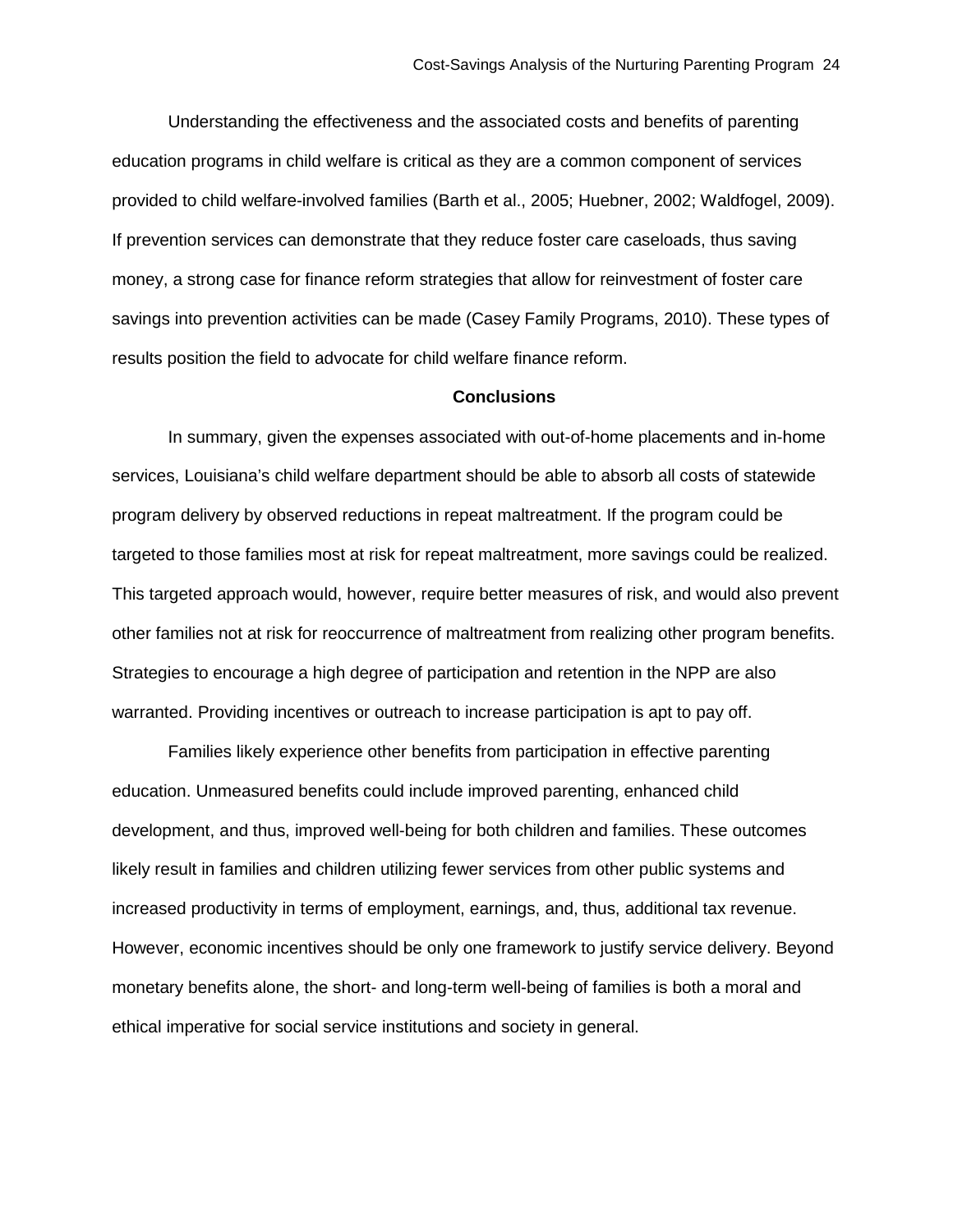# **Acknowledgements**

We thank Peter Pecora, Mark Chaffin, Dee Wilson, Lyscha Marcynyszyn, Dave Danielson, Kirk O'Brien, Adam Darnell, and John Fluke for helpful feedback on this article. We are grateful to Alison Cuellar for her professional consultation.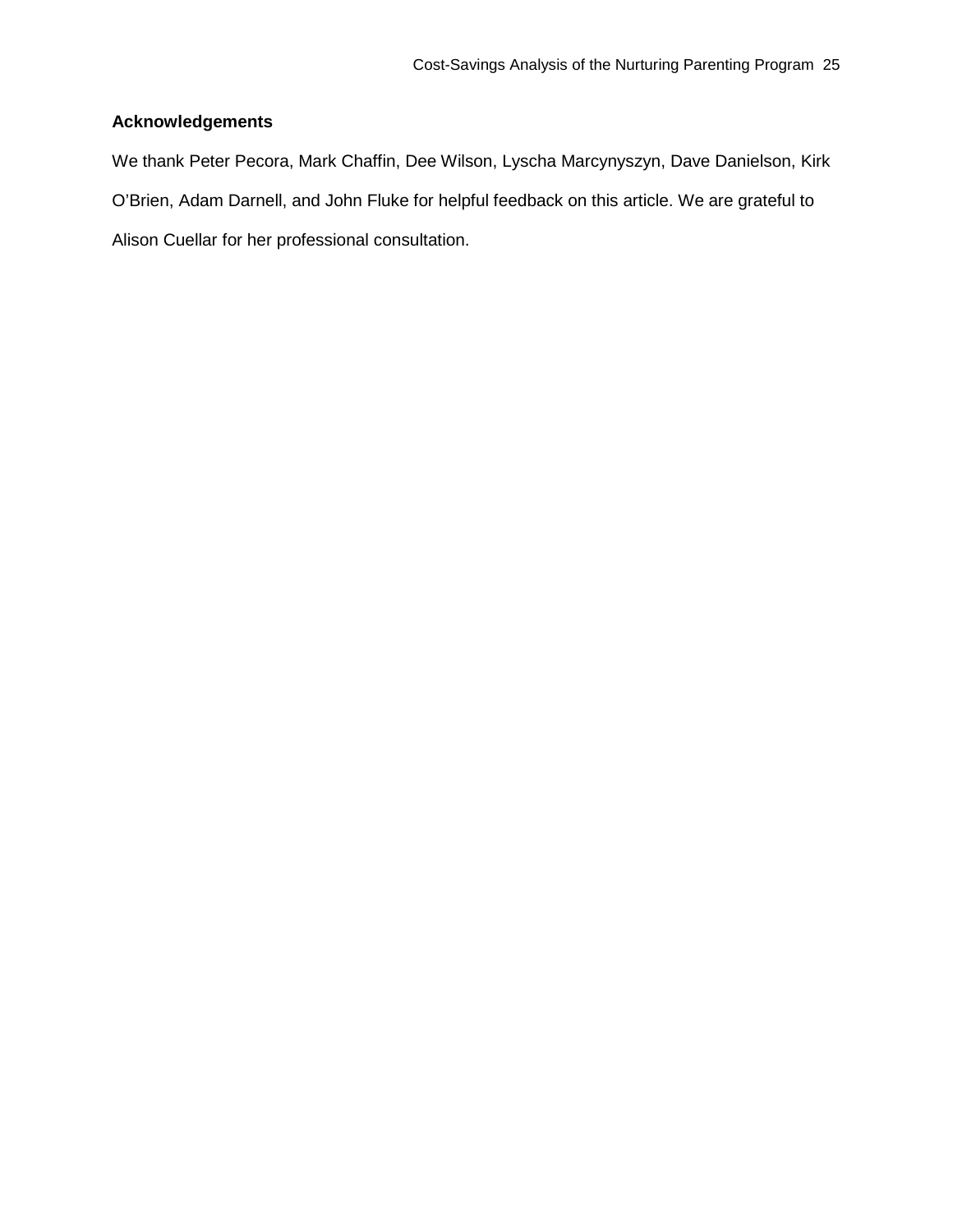# **References**

Bamberger, M., Rugh, J., & Mabry, L. (2006). *RealWorld evaluation: Working under budget, time, data, and political constraints.* Thousand Oaks, CA: Sage.

Bandura, A. (1977). *Social learning theory*. Englewood Cliffs, NJ: Prentice Hall.

- Bandura, A. (1986). *Social foundation of thought and action: A social-cognitive theory*. Englewood Cliffs, NJ: Prentice Hall.
- Barth, R. P., Landsverk, J., Chamberlain, P., Reid, J. B., Rolls, J. A., Hurlburt, M. S., … Kohl, P. L. (2005). Parent-training programs in child welfare services: Planning for a more evidencebased approach to serving biological parents. *Research on Social Work Practice*, *15*(5), 353-373.
- Bavolek, S. (2005). *Research and validation report of the Nurturing Parenting programs.* Retrieved from

http://www.nurturingparenting.com/research\_validation/a4\_main\_r&v\_article.pdf

Bavolek, S., & Dellinger-Bavolek, J. (1985). *Increasing the nurturing parenting skills of families in Head Start: Validation of the Nurturing Parenting program for parents and children birth to five years*. Retrieved from

http://www.nurturingparenting.com/research\_validation/validation\_b-5\_program.pdf

- Bavolek, S. J., & Keene, R. J. (2001). *Adult-Adolescent Parenting Inventory-2: Administration and Development Handbook*. Asheville, NC: Family Development Resources, Inc.
- Boulatoff, C., & Jump, V. K. (2007). Blueprint of a cost analysis approach for early intervention: Application to a home visiting program to prevent child abuse and neglect. *Journal of Early Intervention, 30*(1), 73-84.
- Brodowski, M. L., & Filene, J. H. (2009). Engaging program staff in economic evaluation: Lessons learned and recommendations for practice. *Protecting Children*, *24*(3), 70-77.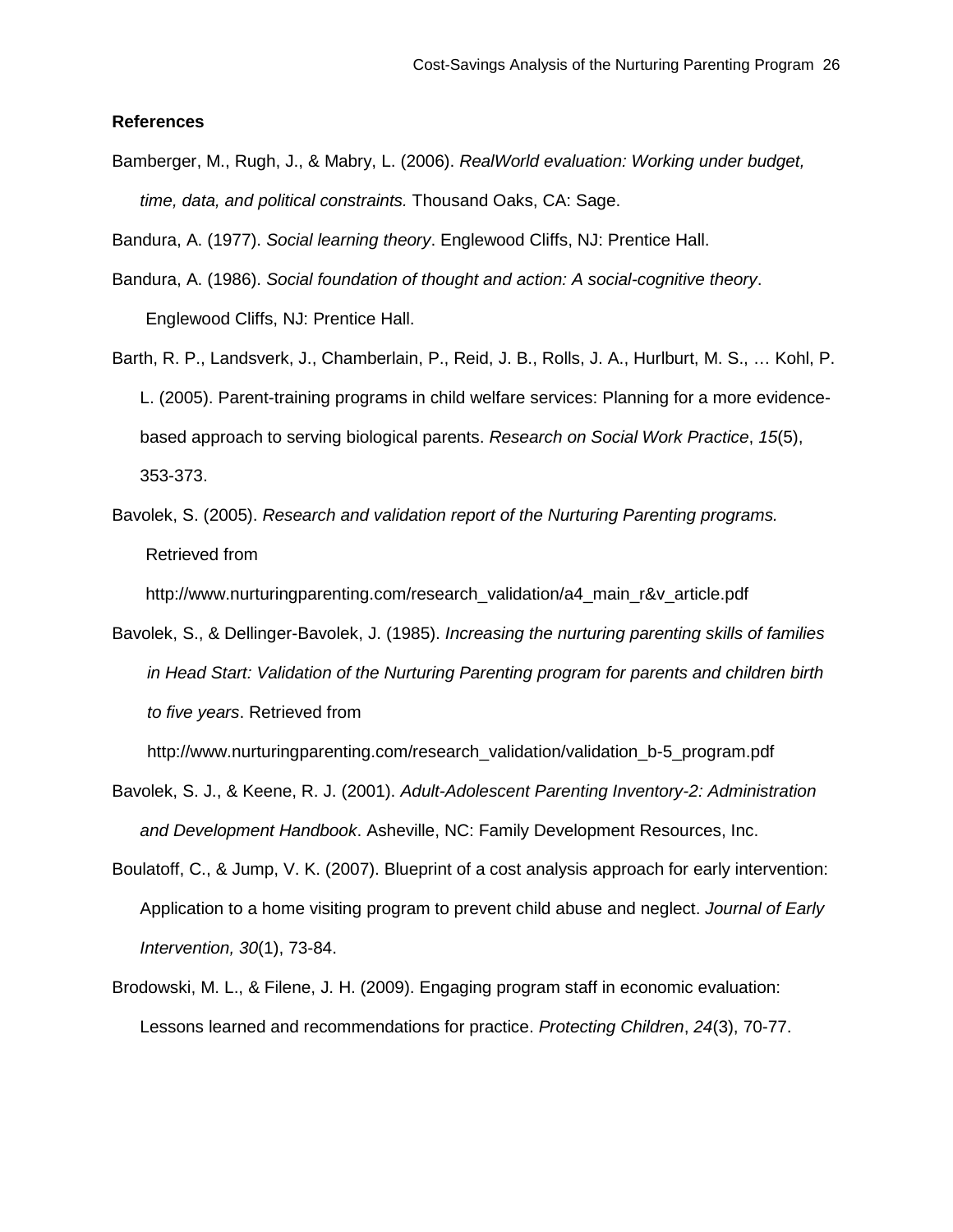- Burgess, D. F., & Zerbe, R. O. (2011). Appropriate discounting for benefit-cost analysis. *Journal of Benefit-Cost Analysis*, *2*(2), 1-18.
- Caldwell, R. A. (1992). *The costs of child abuse vs. child abuse prevention: Michigan's experience*. East Lansing, MI: Michigan Children's Trust Fund and Michigan State University.
- Casey Family Programs. (2010). *Ensuring safe, nurturing, and permanent families for children: The need for federal finance reform*. Seattle, WA: Casey Family Programs. Retrieved from http://www.casey.org/Resources/Publications/pdf/NeedForFinanceReform.pdf
- Chambers, J. G., & Parrish, T. B. (1983). *The development of a resource cost model funding base for education finance in Illinois*. Stanford, CA: Associates for Education Finance and Planning.
- Conrad, C. (2006). Measuring costs of child abuse and neglect: A mathematical model of specific cost estimations. *Journal of Health & Human Services Administration*, *29*(1), 103- 123.
- Corso, P. S., & Fertig, A. R. (2010). The economic impact of child maltreatment in the United States: Are the estimates credible? *Child Abuse & Neglect, 34*(5), 296-304.
- Corso, P. S., & Filene, J. H. (2009). Programmatic cost analysis of the Family Connections program. *Protecting Children*, *24*(3), 78-88.
- Corso, P. S., & Lutzker, J. R. (2006). The need for economic analysis in research on child maltreatment. *Child Abuse & Neglect*, *30*(7), 727-738.
- Daro, D. (1988). *Confronting child abuse: Research for effective program design*. New York, NY: Macmillan, Inc.
- DeSena, A. D., Murphy, R. A., Douglas-Palumberi, H., Blau, G., Kelly, B., Horwitz, S. M., & Kaufman, J. (2005). SAFE Homes: Is it worth the cost? An evaluation of a group home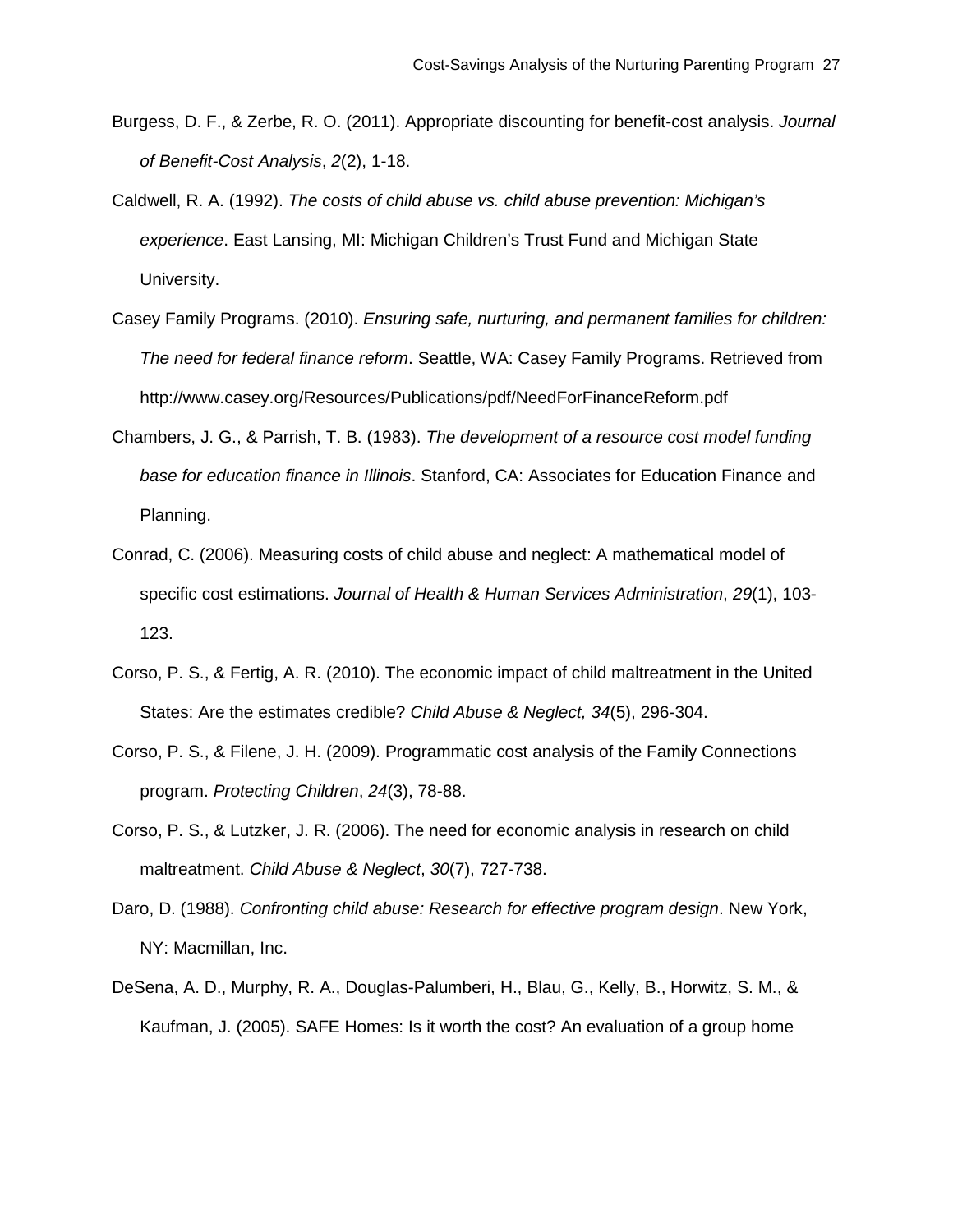permanency planning program for children who first enter out-of-home care. *Child Abuse & Neglect, 29*(6), 627-643.

Donald, T., & Jureidini, J. (2004). Parenting capacity. *Child Abuse Review, 13*(1), 5-17.

Farnham, P. G., Ackerman, S. P., & Haddix, A. C. (1996). Study design. In A. C. Haddix, S. M. Teutsch, P. A. Shaffer, & D. O. Duñet (Eds.), *Prevention effectiveness: A guide to decision analysis and economic evaluation* (pp. 12-26). New York, NY: Oxford University Press.

- Foster, E. M., Dodge, K. A., & Jones, D. (2003). Issues in the economic evaluation of prevention programs. *Applied Developmental Science*, *7*(2), 76 – 86.
- Foster, E. M., & Holden, E. W. (2002). Benefit-cost analyses of the child welfare demonstration projects: Understanding the resource implications of the IV-E waivers. *Children and Youth Services Review*, *24*(6-7), 431-453.
- Foster, E. M., Jones, D., & Conduct Problems Prevention Research Group. (2006). Can a costly intervention be cost-effective? An analysis of violence prevention. *Archives of General Psychiatry, 63*(11), 1284-1291.
- Foster, E. M., Porter, M. M., Ayers, T. S., Kaplan, D. L., & Sandler, I. (2007). Estimating the costs of preventive interventions. *Evaluation Review, 31*(3), 261-286.
- Goldfine, M. E., Wagner, S. M., Branstetter, S. A., & Mcneil, C. B. (2008). Parent-child interaction therapy: An examination of cost-effectiveness. *Journal of Early and Intensive Behavioral Intervention*, *5*(1), 119-142.
- Gould, M. S., & O'Brien, T. (1995). *Child maltreatment in Colorado: The value of prevention and the cost of failure to prevent*. Denver, CO: Center for Human Investment Policy, University of Colorado at Denver.
- Huebner, C. E. (2002). Evaluation of a clinic-based parent education program to reduce the risk of infant and toddler maltreatment. *Public Health Nursing*, *19*(5), 377-389.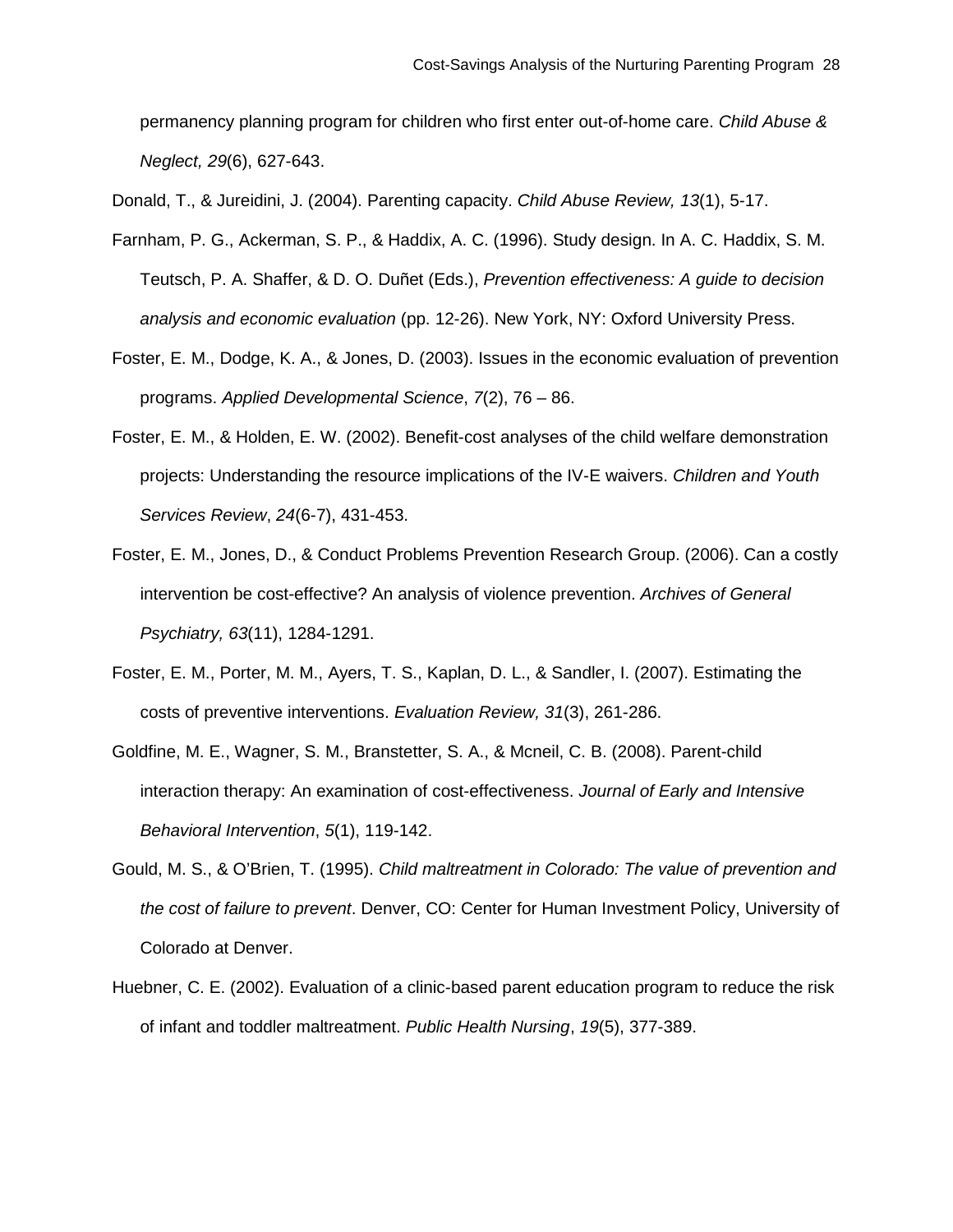- Karoly, L. A., Kilburn, M. R., Bigelow, J. H., Caulkins, J. P., & Cannon, J. S. (2001). *Assessing costs and benefits of early childhood intervention programs: Overview and applications to the Starting Early, Starting Smart Program*. Santa Monica, CA: RAND.
- Kochanska, G., & Aksan, N. (1995). Mother-child mutually positive affect: The quality of child compliance to requests, prohibitions, and maternal control as correlates of early internalization. *Child Development, 66*(1), 236-254*.*
- Lee, S., & Aos, S. (2011). Using cost-benefit analysis to understand the value of social interventions. *Research on Social Work Practice, 21*(6), 682-688.
- Lee, S., Aos, S., & Miller, M. (2008). *Evidence-based programs to prevent children from entering and remaining in the child welfare system: Benefits and costs for Washington.*  Olympia, WA: Washington State Institute for Public Policy (08-07-3901).
- Laible, D. (2004). Mother-child discourse in two contexts: Links with child temperament, attachment security, and socioemotional competence. *Developmental Psychology*, *40*(6), 979-992.
- Levin, H. M. (1983). *Cost-effectiveness: A primer*. Beverly Hills, CA: Sage.
- Long, J. S., & Freese, J. (2006). *Regression models for categorical outcomes using Stata* (2nd ed.). College Station, TX: Stata Press.
- Maher, E. J., Marcynyszyn, L. A., Corwin, T. W., & Hodnett, R. (2011). Dosage matters: The relationship between participation in the Nurturing Parenting Program for infants, toddlers, and preschoolers and subsequent child maltreatment. *Children and Youth Services Review*, *33*(8), 1426-1434.
- McGroder, S. M., & Hyra, A. (2009, February). *Developmental and economic effects of parenting programs for expectant parents and parents of preschool-age children* (Issue Paper No. 10). Washington, DC: Partnership for America's Economic Success. Retrieved from http://www.partnershipforsuccess.org/uploads/20090617\_PAESParentingReport.pdf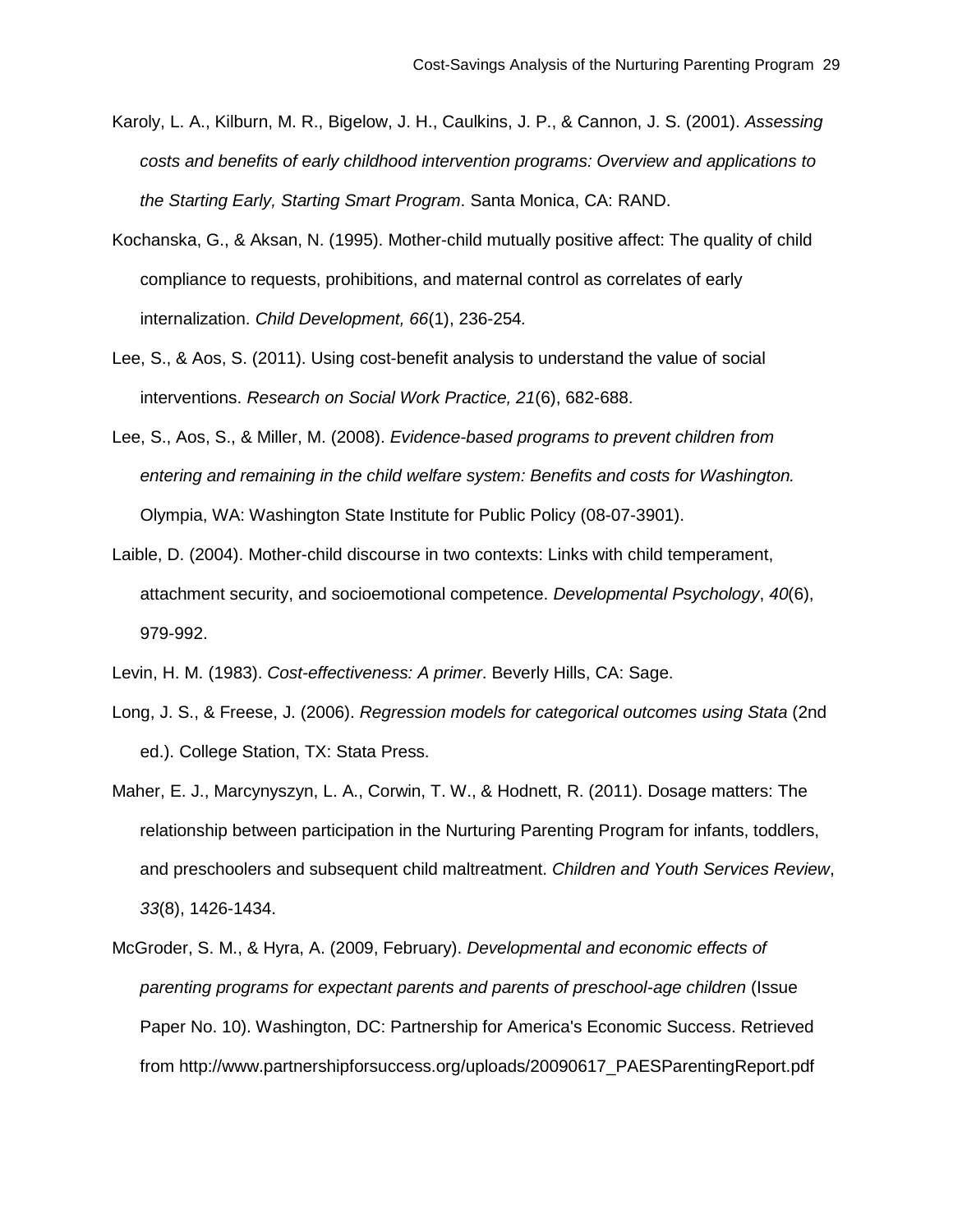- Merrifield, J. (1997). Sensitivity analysis in benefit-cost analysis: A key to increased use and acceptance. *Contemporary Economic Policy*, *15*(3), 82-92.
- Moore, M. A., Boardman, A. E., Vining, A. R., Weimer, D. L., & Greenberg, D. H. (2004). 'Just give me a number!' Practical values for the social discount rate. *Journal of Policy Analysis and Management*, *23*(4), 789-812.
- Mullen, E. J., & Shuluk, J. (2010). Outcomes of social work intervention in the context of evidence-based practice. *Journal of Social Work*, *11*(1), 49-63.
- Noor, I., & Caldwell, R. A. (2005). *The costs of child abuse vs. child abuse prevention: A multiyear follow-up in Michigan*. East Lansing, MI: Michigan Children's Trust Fund.
- Partnership to Protect Children and Strengthen Families. (2007). *Changes needed in federal child welfare law to better protect children and ensure them nurturing families*. Retrieved from Child Welfare League of America website: http://www.cwla.org/advocacy/nurturingfamilies.pdf
- Plotnick, R. D., & Deppman, L. (1999). Using benefit-cost analysis to assess child abuse prevention and intervention programs. *Child Welfare*, *78*(3), 381-407.
- Selameab, T., & Yeh, S. S. (2008). Evaluating intangible outcomes: Using Multiattribute Utility Analysis to compare the benefits and costs of social programs. *American Journal of Evaluation*, *29*(3), 301-316.
- Sharac, J., McCrone, P., Rushton, A., & Monck, E. (2011). Enhancing adoptive parenting: A cost-effectiveness analysis. *Child and Adolescent Mental Health*, *16*(2), 110-115.
- U.S. Department of Labor. (2011). *CPI inflation calculator*. Washington, DC: Bureau of Labor Statistics. Retrieved from http://www.bls.gov/data/inflation\_calculator.htm
- Waldfogel, J. (2009). Prevention and the child protection system. *The Future of Children*, *19*(2), 195-210.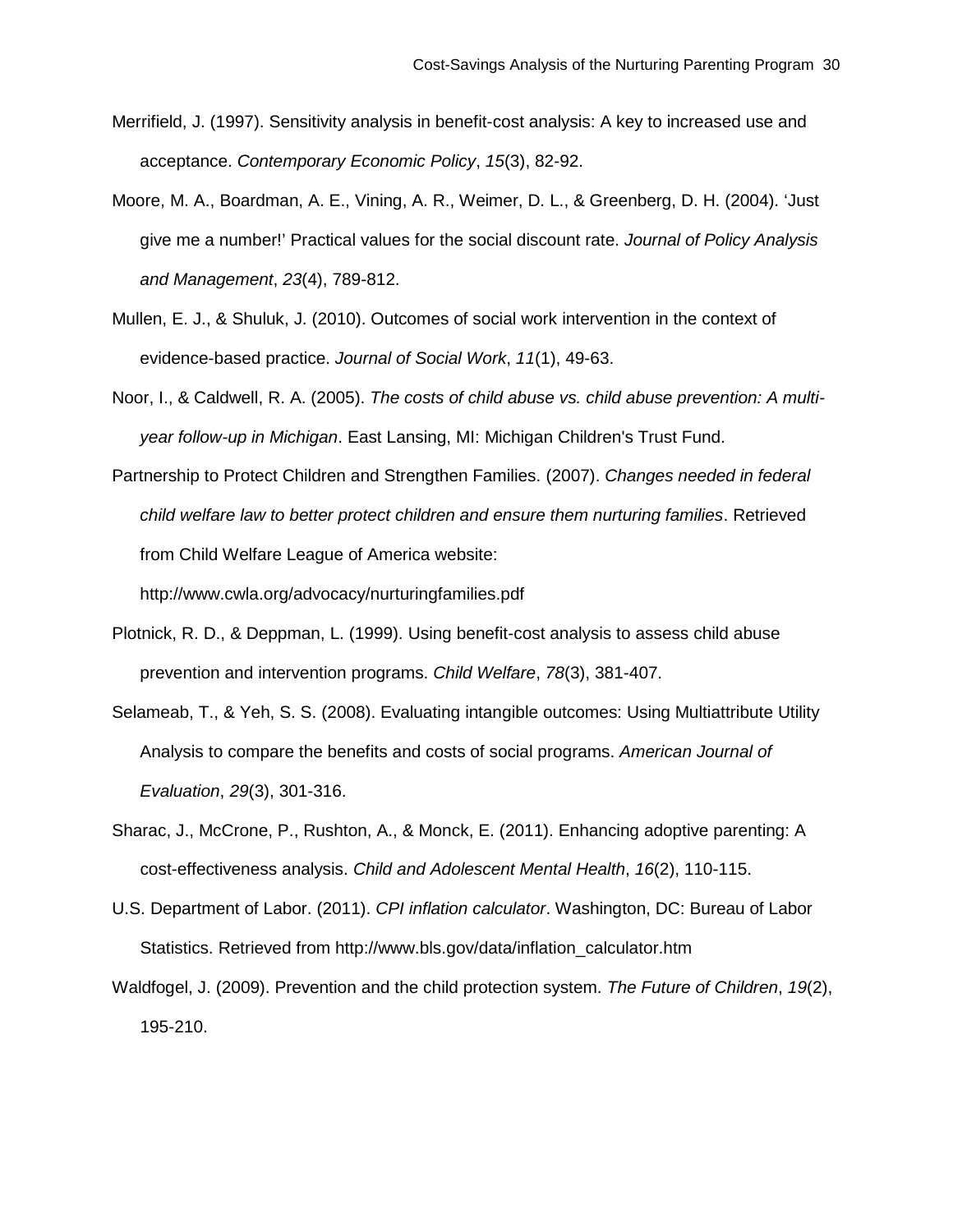- Wang, C., & Holton, J. (2007, September). *Total estimated cost of child abuse and neglect in the United States*. Chicago, IL: Prevent Child Abuse America.
- Watters, A. J., Odom, R., Ferguson, C., Boschung, M., & Edwards, S. (2007). *The costs of child abuse vs. child abuse prevention: Alabama's experience*. Tuscaloosa, AL: Center for Business and Economic Research, The University of Alabama. Retrieved from http://ctf.alabama.gov/Archived%20Info/pdfs/Costs\_Child\_Abuse\_vs\_Child\_Abuse\_Prev.pdf
- Wilson, C., & Alexandra, L. (2005). *Guide for child welfare administrators on evidence-based practice.* Washington, DC: National Association of Public Child Welfare Administrators.
- Zerbe, R. O., Plotnick, R. D., Kessler, R. C., Pecora, P. J., Hiripi, E., O'Brien, K., … White, J. (2009). Benefits and costs of intensive foster care services: The Casey Family Programs compared to state services. *Contemporary Economic Policy*, *27*(3), 308-320.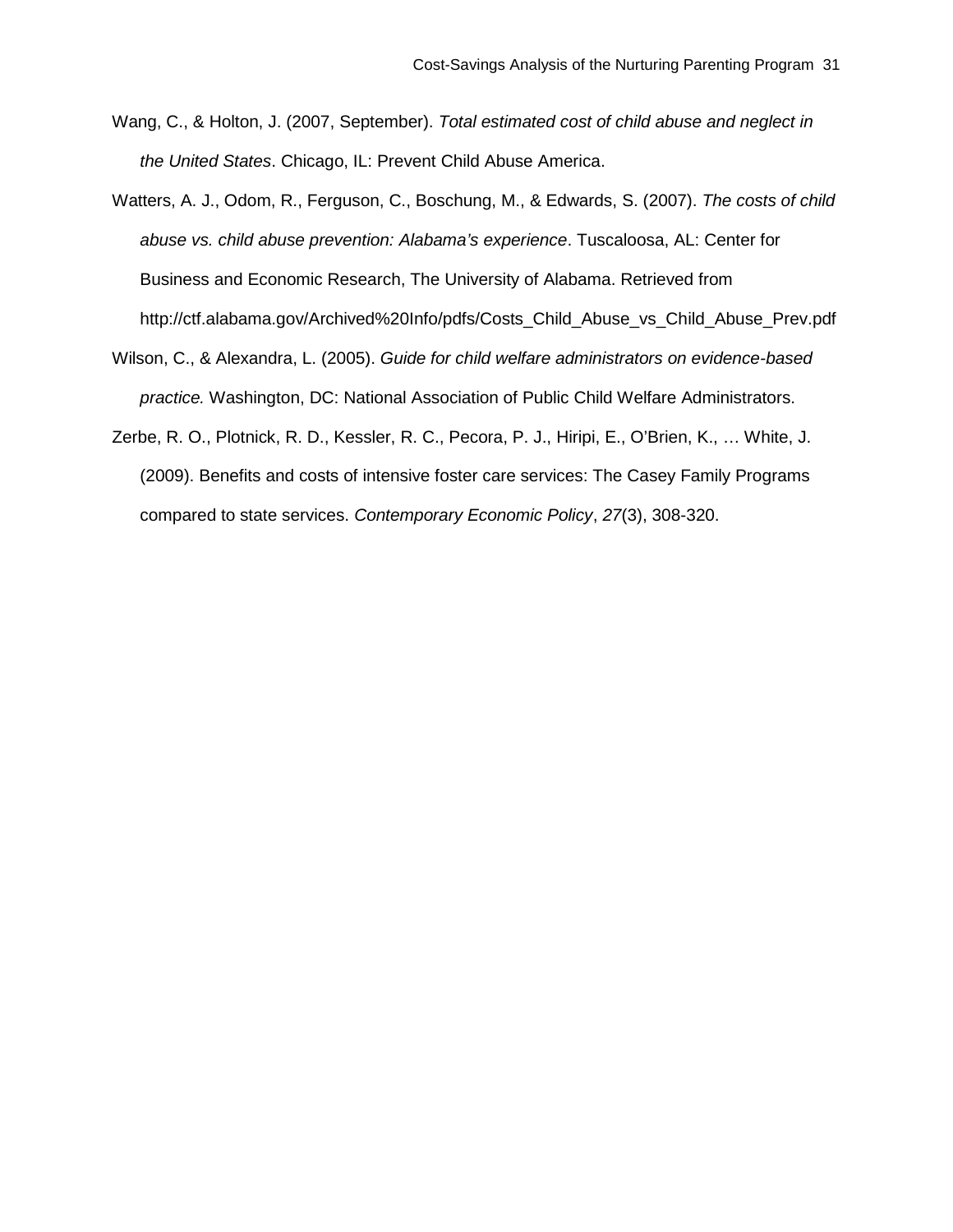Table 1

*Summary of Program Costs, Costs Associated with Maltreatment, Cost Savings, and the Benefit-Cost Ratio*<sup>a</sup>

| <b>Costs and Savings Calculations</b>                                                                                                        |             |
|----------------------------------------------------------------------------------------------------------------------------------------------|-------------|
| Program costs:                                                                                                                               | \$664,161   |
| Total daily costs of substantiated maltreatment incidences occurring<br>within two years of program participation <sup>b</sup> :             |             |
| Foster care                                                                                                                                  | \$1,160,480 |
| In-home services                                                                                                                             | \$21,227    |
| <b>CPS</b> investigations                                                                                                                    | \$57,589    |
| Total cost of additional services on behalf of children in foster care<br>stemming from substantiated maltreatment incidences <sup>c</sup> : |             |
| Foster care                                                                                                                                  | \$342,214   |
| <b>CPS</b> investigations                                                                                                                    | \$16,649    |
| Family services                                                                                                                              | \$13,209    |
| Services to parents                                                                                                                          | \$26,451    |
| Subtotal of costs associated with substantiated maltreatment<br>incidences within two years of program participation:                        | \$1,637,819 |
| Cost of CPS investigations stemming from re-reports of maltreatment<br>within six months of program participation:                           | \$17,411    |
| Subtotal of costs associated with re-reports of maltreatment<br>incidences within six months of program participation:                       | \$17,411    |
| Cost savings from 35% reduction in substantiated maltreatment<br>within two years of participation in NPP:                                   | \$573,237   |
| Cost savings from 39% reduction in re-reported maltreatment within<br>6 months of participation in NPP:                                      | \$6,790     |
| Benefit-cost ratio:                                                                                                                          | 0.87        |

<sup>a</sup> All costs are reported in 2010 dollars.

<sup>b</sup>The daily costs of foster care include the average daily payment rate for care per child and the average social worker and supervisor wages. Daily costs of in-home services include the average social worker and supervisor wages per household. The cost of CPS investigations includes average social worker and supervisor wages paid over the average length of time for an investigation.

<sup>c</sup>Additional service costs for children in foster care or their parents, families receiving in-home services, and families receiving investigations included special board payments (for children with special needs), clothing purchases, respite care for foster parents, preventative assistance and reunification assistance (including heating and cooling expenses for income-eligible households), transportation expenses, evaluation services (including psychological testing or legal consultation), medical treatment, school supplies, incidental expenses (e.g., foreign language interpreting, substance abuse screening), and day care.